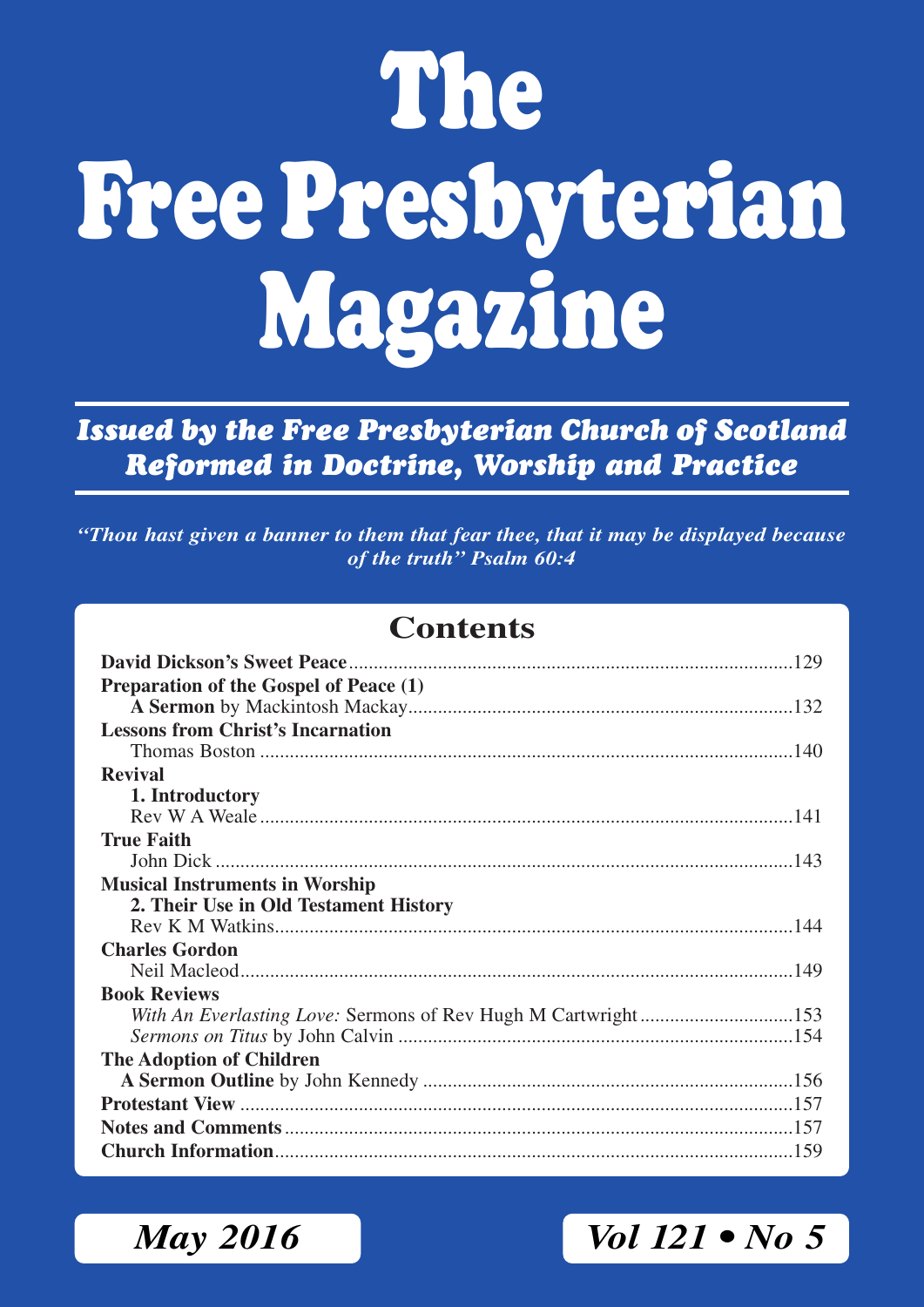### **The Free Presbyterian Church of Scotland**

**Moderator of Synod:** Rev K M Watkins, 252 Briercliffe Road, Burnley, BB10 2DQ.

**Clerk of Synod:** Rev J MacLeod MA, 6 Church Avenue, Sidcup, Kent, DA14 6BU; tel: 020 8309 1623, e-mail: JMacL265@aol.com.

**Assistant Clerk:** Rev J R Tallach MB ChB, 2 Fleming Place, Stornoway, HS1 2NH; tel: 01851 702501.

**General Treasurer:** Mr W Campbell, 133 Woodlands Road, Glasgow, G3 6LE; tel: 0141 332 9283, fax 0141 332 4271, e-mail: wc.fpchurch@btconnect.com.

**Law Agents:** Brodies LLP, 15 Atholl Crescent, Edinburgh, EH3 8AH; tel: 0131 228 3777.

#### **Clerks to Presbyteries:**

**Northern:** Rev D W B Somerset BSc DPhil, 18 Carlton Place, Aberdeen, AB15 4BQ; tel: 01224 645250.

**Southern:** Rev R MacLeod BA, 4 Laurel Park Close, Glasgow, G13 1RD; tel: 0141 954 3759.

**Western:** Rev D A Ross, F P Manse, Laide, IV22 2NB; tel: 01445 731340.

**Outer lsles:** Rev K D Macleod BSc, F P Manse, Ferry Road, Leverburgh, Isle of Harris, HS5 3UA; tel: 01859 520271. **Australia and New Zealand:** Rev G B Macdonald BSc, 60 Hamilton St, Riverstone, NSW 2765; tel. 02 9627 3408. **Zimbabwe**: Rev S Khumalo, Stand No 56004, Mazwi Road, Lobengula, PO Magwegwe, Bulawayo; tel: 00263 9407131.

**Zimbabwe Mission Office:** 9 Robertson Street, Parkview, Bulawayo; tel: 002639 62636, fax: 002639 61902, e-mail: fpchurchheadoffice@gmail.com.

#### **Residential Care Homes:**

Ballifeary House, 14 Ness Walk, Inverness, IV3 5SQ; tel: 01463 234679.

Leverburgh Residential Care Home, Ferry Road, Leverburgh, Isle of Harris, HS5 3UA; tel: 01859 520296.

**Website of the Free Presbyterian Church of Scotland:** www.fpchurch.org.uk.

### **The Free Presbyterian Magazine**

Published by The Free Presbyterian Church of Scotland (Scottish Charity Number SC003545). Subscriptions and changes of address to be sent to the General Treasurer, Mr W Campbell, 133 Woodlands Road, Glasgow, G3 6LE; tel: 0141 332 9283. The subscription year begins in January. Prices are on back cover. One month's notice is required for change of address. Queries about delivery of the magazines should be sent to the General Treasurer, not the printer.

**Editor:** Rev K D Macleod BSc, F P Manse, Ferry Road, Leverburgh, Isle of Harris, HS5 3UA. Tel: 01859 520271; e-mail: kdmacleod@gmail.com. Unsigned articles are by the Editor.

**Editorial Board:** The Editor, Rev A W MacColl, Mr K H Munro, Rev D W B Somerset.

**Deadline for sending material to the Editor:** The beginning of the month previous to publication.

**The Gaelic Supplement** (quarterly): Editor: Rev A W MacColl MA PhD, F P Manse, Swainbost, Isle of Lewis, HS2 0TA. Available free on request.

**Youth Magazine:** *The Young People's Magazine*. Editor: Rev K D Macleod BSc.

### **Communions**

**January:** *First Sabbath:* Nkayi; *Fifth:* Auckland, Inverness, New Canaan.

**February:** *Second Sabbath:* Dingwall; *Third:* Stornoway; Wellington; *Fourth:* Larne, North Uist, Zenka.

- **March:** *First Sabbath:* Sydney; *Second:* Ness, Portree, Tarbert; *Third:* Halkirk, Kyle of Lochalsh; *Fourth:* Barnoldswick; Ingwenya, North Tolsta.
- **April:** *First Sabbath:* Gisborne, Laide; *Second:* Leverburgh, Maware, Staffin; *Third:* Chesley; *Fourth***:** Glasgow; Mbuma. **May:** *First Sabbath:* Aberdeen, Grafton, London; *Second:* Achmore, Donsa, Kinlochbervie; *Third:* Edinburgh; *Fifth***:** Chiedza.

**June:** *First Sabbath:* Perth, Shieldaig; *Second:* Nkayi, Santa Fe; *Third:* Lochcarron, Uig; *Fourth:* Bulawayo, Gairloch, Inverness, Raasay.

**July:** *First Sabbath:* Beauly; *Second:* Bonar Bridge, Staffin; *Third:* Applecross, Auckland, Fort William; *Fourth:* Struan; *Fifth***:** Cameron.

**August:** *First Sabbath:* Dingwall; *Second:* Leverburgh, New Canaan, Somakantana; *Third:* Laide; *Fourth:* Farr, Vatten, Stornoway, Zenka.

**September:** *First Sabbath:* Sydney, Ullapool; *Second:* Halkirk, Munaka, Portree; *Third:* Tarbert; *Fourth:* Aberdeen, Barnoldswick, Ingwenya, North Uist.

**October:** *First Sabbath:* Dornoch, Grafton, Lochcarron, North Tolsta; *Second:* Gairloch, Ness; *Third:* London; *Fourth:* Edinburgh, Gisborne, Uig; *Fifth***:** Mbuma.

**November:** *Second Sabbath:* Glasgow; *Third:* Chesley, Chiedza, Singapore.

**December:** *Second Sabbath:* Tauranga; *Third*: Bulawayo, Santa Fe.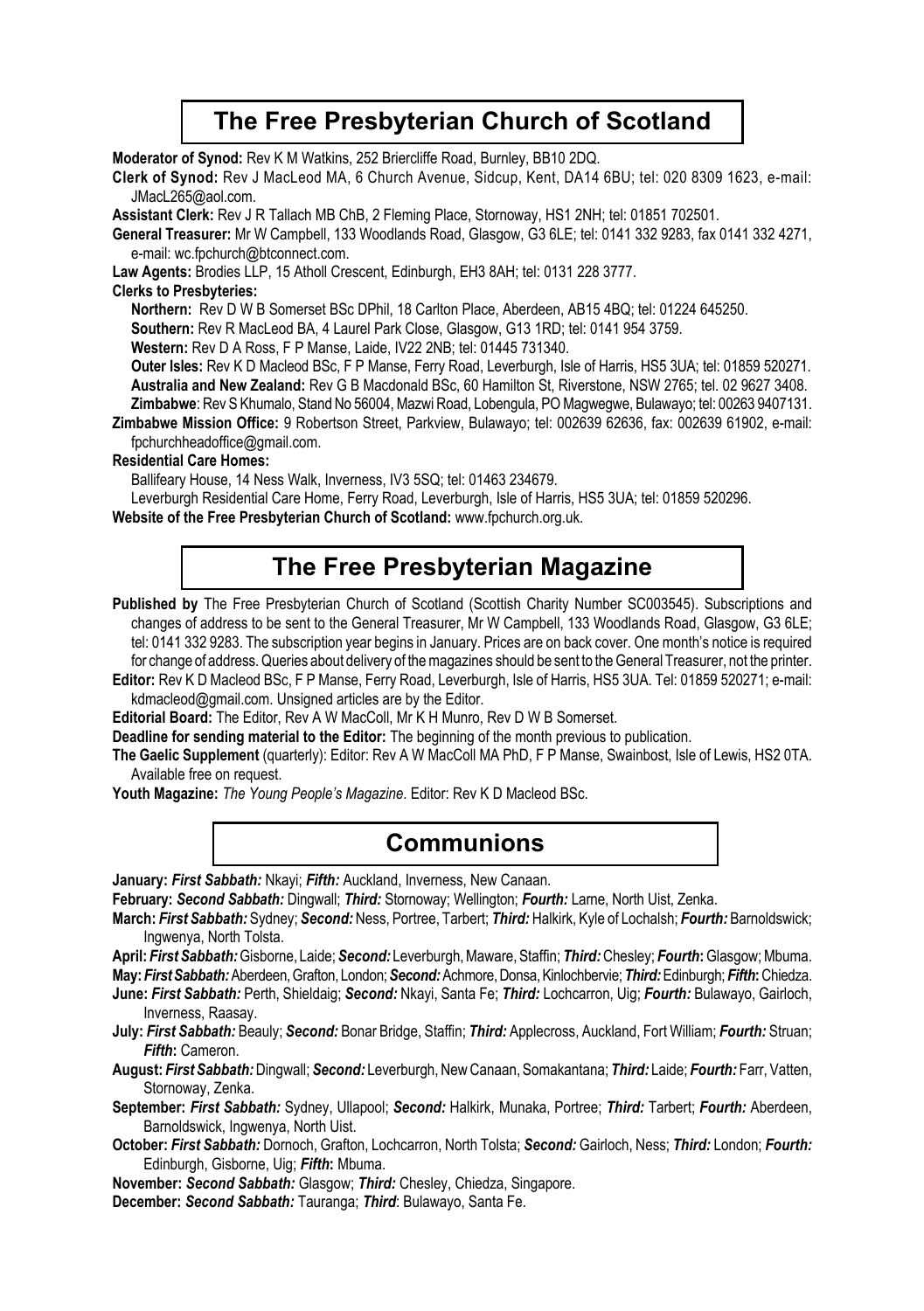# **The Free Presbyterian Magazine**

Volume 121 May 2016 Number 5

# **David Dickson's Sweet Peace**

avid Dickson was one of God's greatest gifts to the Scottish Church. Born about 1583, he became minister of Irvine, in Ayrshire, in 1618. God very much blessed his ministry there, though Dickson modestly stated that the vintage of Irvine was not equal to the gleanings of Ayr in John Welsh's time.<sup>1</sup> In Dickson's time, Monday was market day in Irvine and large numbers came to the town, not only to buy and sell produce, but also to listen to Dickson's weekday sermon. Indeed the Irvine church was fuller on Mondays than on Sabbaths. One particular result was the gospel's powerful influence on many people living in the valley running inland from Irvine towards Stewarton, resulting in what became known disparagingly as the Stewarton sickness – when many became concerned about their souls, forsook their sins and began to follow Christ.

The unsettled state of the Church in Scotland, under the rule of bishops, resulted in Dickson being banished to Turriff, in Aberdeenshire, in 1622. He meekly told the bishops who sentenced him: "The will of the Lord be done; though ye cast me off, the Lord will take me up. Send me whither ye will, I hope my Master will go with me."<sup>2</sup> His Master gave Dickson opportunities to preach in Turriff, and the following year he was able to return to Irvine. The years from 1641 were spent teaching students for the ministry, first in Glasgow and later in Edinburgh. His excellent lectures on *The Westminster Confession of Faith*, to his students in the latter city, were published as *Truth's Victory over Error*; he wrote highly-regarded commentaries on, among other parts of Scripture, the Psalms and Matthew; and he was the co-author, with James Durham, of *The Sum of Saving Knowledge*. 3

<sup>1</sup>Welsh (died 1622) was the noted, prayerful minister of Ayr, but later exiled to France. 2 John Howie, *The Scots Worthies*, Banner of Truth reprint, 1995, p 290.

<sup>3</sup>Truth's Victory over Error has been republished by the Banner of Truth; the commentaries are out of print; *The Sum of Saving Knowledge* is bound up with *The Westminster Confession*, available from Free Presbyterian Publications. R M M'Cheyne wrote in his diary: "Read in *The Sum of Saving Knowledge*, the work which I think first of all wrought a saving change in me. How gladly would I renew the reading of it, if that change might be carried on to perfection!" (Andrew Bonar, *Memoir and Remains of R M M'Cheyne*, Banner of Truth reprint, 1966, pp 12,13.)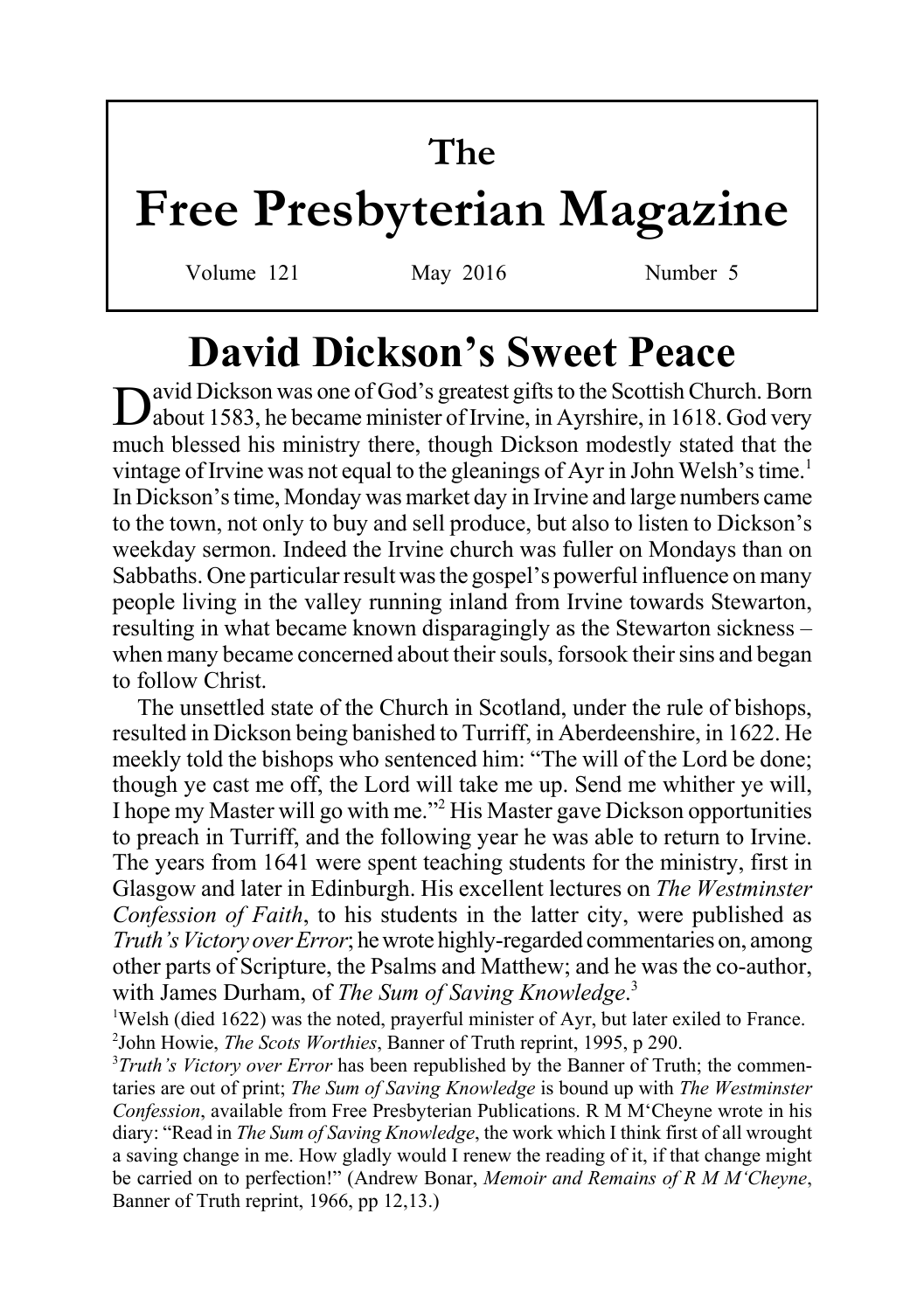All such useful lives come to an end, and Dickson passed to his eternal reward in 1663. But before he left this world he was removed from his post in Edinburgh University, following the return to power of the Stuart kings. Dickson was one of the many ministers who could not conscientiously submit to the authority of bishops. On his deathbed, Dickson was visited by John Livingstone, himself a victim of the new, persecuting regime in Scotland. Dickson told him: "I have taken all my good deeds, and all my bad deeds, and have cast them together in a heap before the Lord, and have fled from both to Jesus Christ, and in Him I have sweet peace".<sup>4</sup>

Dickson was conscious of bad deeds – of his sins, sins against God's law. Even on the verge of eternal perfection, he was still conscious of sin. There were actual transgressions of the law, and for these he needed forgiveness; so he knew that he must continue to go to Christ to have the guilt of all these sins washed away. He was clearly conscious of having received forgiveness in the past; yet, still imperfect, he must go again and again to be washed in the blood that cleanses from all sin. Nothing else could do anything for him; he had learned that many years before, and he was still learning it. There was never a moment but he needed to look to the One who had died for sinners – sinners like him – and had risen again. He needed to look to the One who had gone to the right hand of the Father, where He was making continual intercession for those, like himself, who had come to God through Christ, and therefore he could be saved to the uttermost (see Heb 7:25).

Dickson was indeed among the blessed ones who trusted in Christ and received forgiveness for all their sins. And he knew that it was also said in Scripture: "Blessed is the man unto whom the Lord imputeth not iniquity" (Ps 32:2). Such people do not have the guilt of their sin laid to their account before God; it was laid instead to the account of Christ when He came into the world; Christ endured the punishment for that guilt until divine justice was completely satisfied. Dickson, and every other believer, have gone on looking to Christ; their sins are not imputed to them; all their transgressions are forgiven. What blessedness! How encouraged sinners should be to lay all their sins before God, coming to Him through Christ, the One who will never cast out any sinner who comes to Him by faith. There is no hope anywhere else, even for a godly man not far from glory.

But Dickson was conscious, not only of his actual sins, but also of coming short of the perfect obedience that God's law requires – we are obliged to love Him with all our heart in everything we do and say and think. So even the good deeds of God's children are imperfect. That was why Dickson knew that he had to bring his good deeds, as well as his bad deeds, before 4 Howie, *The Scots Worthies*, p 295.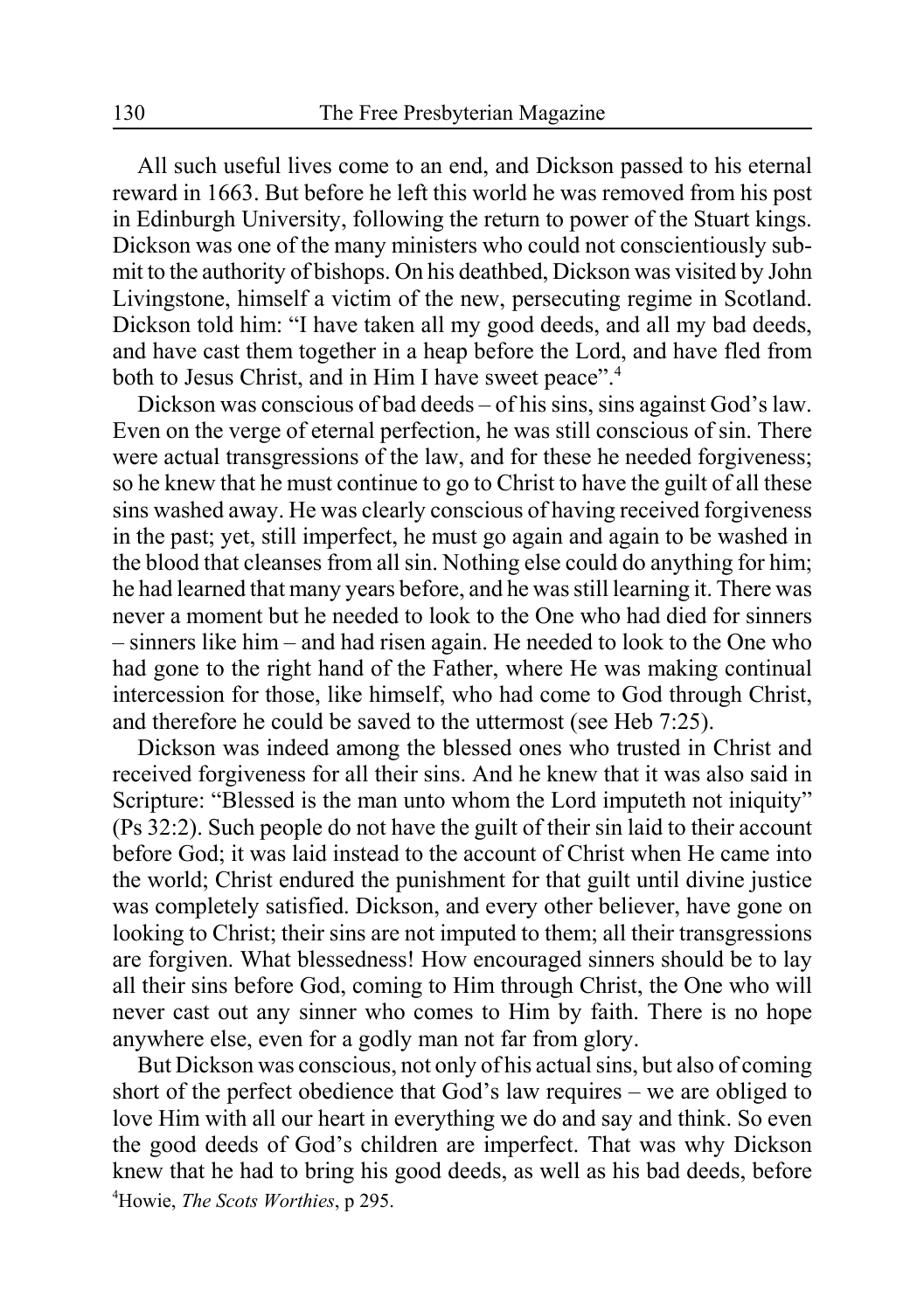the Lord and flee from them to Christ. Not even his best deeds could form a foundation for acceptance with God.

Yes, he had sought to preach to God's glory and for the good of souls; he lectured to his students in the hope that what he taught them would help them to glorify God in their ministry; he had sought to be faithful to God in all the entangling difficulties resulting from the imposition of prelacy, in his earlier years and again in the very last years of his life; he had no doubt sought to be faithful to God in the little things of life which, to many others, might seem to be too trivial to concern themselves with. He might honestly have said all that, but he would have followed the principle, "Let another man praise thee, and not thine own mouth" (Prov 27:2). Even so he would have been much more conscious of his shortcomings than of his achievements.

As nothing, however good in itself, could be the basis for his entering into heaven at last, he must flee from everything to Jesus Christ, who was still calling him: "Come unto Me, all ye that labour and are heavy laden, and I will give you rest" (Mt 11:28). His bad deeds, and his good but imperfect deeds, were indeed a heavy load for Dickson. All he could do was, by grace, to come to Christ with them all, believing that He was able and willing to forgive him completely and give him peace of conscience. Which is what happened, and Dickson experienced "sweet peace" in Christ. He was ready to die, and he knew he was ready.

Not only was he forgiven, but the work of sanctification was proceeding in his soul. The One to whom he had fled was the Great Physician, who, when he takes on a case, guarantees that, though His work of healing is gradual, it will most certainly be completed in the end. So Dickson, still feeling his imperfection, could trust in such promises as: "He which hath begun a good work in you will perform it until the day of Jesus Christ" (Phil 1:6). He trusted, and he had "sweet peace".

Other believers may not have such strong faith as Dickson, yet the promises are as sure to them as to the strongest of God's children. The work of salvation begun in their hearts and lives will go on, under the control of the Great Physician, until their souls are made perfect, as they are brought to eternal glory. They may speak of their sin, their corrupt heart, their spiritual poverty, their weakness and much more. But Christ is able and willing to forgive all their sin; by the Holy Spirit He will remove their remaining corruption and make them perfectly holy; He is infinitely rich and He will make them unbelievably rich in spiritual things; He is infinitely strong and He will give them sufficient strength for every difficulty, including their passing through death. They are to go on trusting in Him, for He will supply all their needs out of the glorious riches that He has purchased for sinners.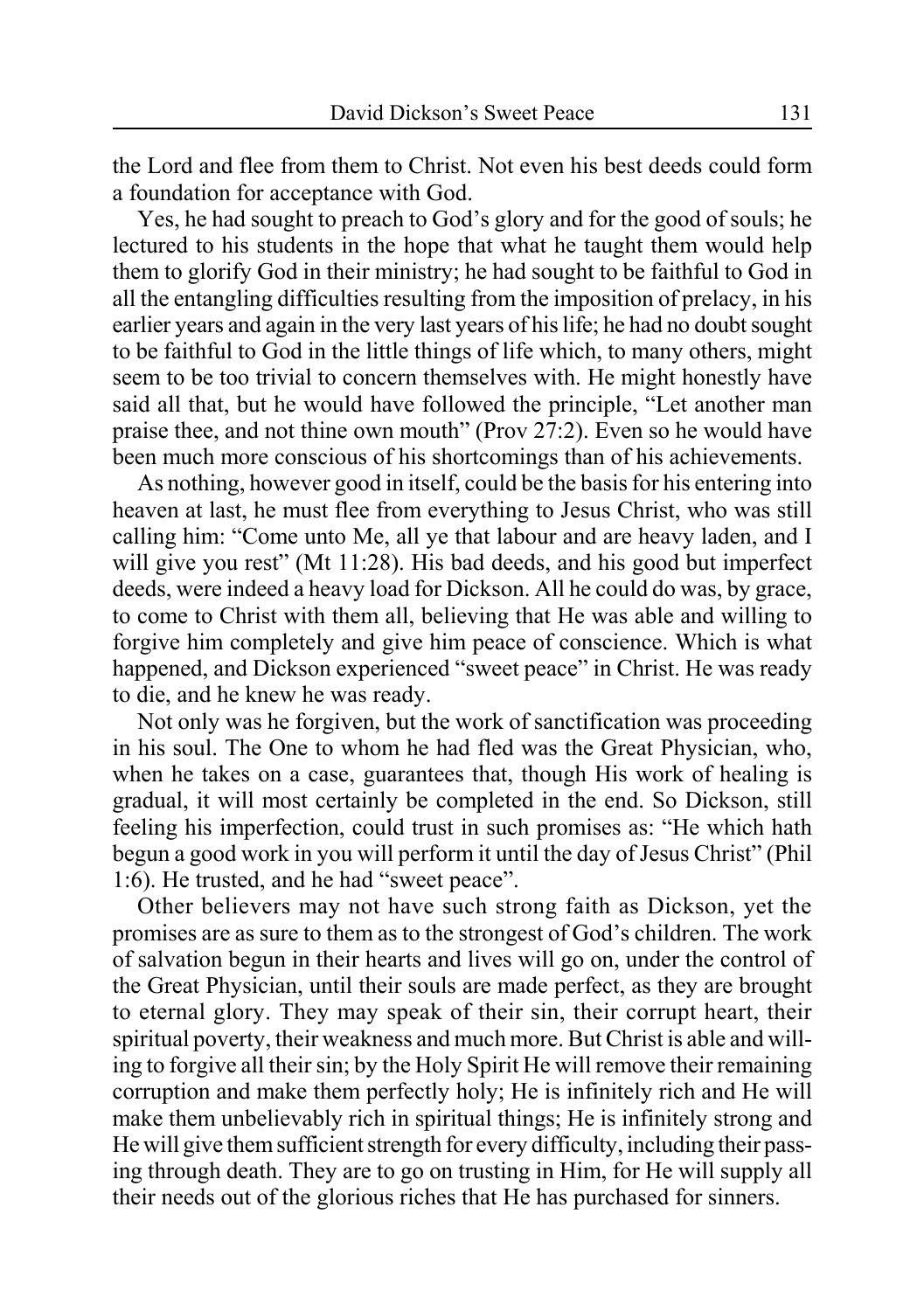# **Preparation of the Gospel of Peace (1)1**

**A Sermon by** *Mackintosh Mackay*

Ephesians 6:15. *And your feet shod with the preparation of the gospel of peace.*

In this verse, the figure of speech used in the previous verse is continued.<br>Here Paul brings before us what corresponds in the soul, in its course of **There Paul brings before us what corresponds in the soul, in its course of** spiritual warfare, to what shoes are to the feet, in a bodily sense. He means the preparation of the gospel of peace. We must (1) point out what is here meant by the preparation of the gospel of peace, (2) show that the Apostle's figure answers his purpose, (3) appeal to your conscience and experience to show your need of this defence, and its preciousness and safety for those who, through grace, have it.

**1. The meaning of the term, "the preparation of the gospel of peace".** We wish to warn you against rashly interpreting general expressions of this kind. This phrase may seem, at first sight, a very *general* expression – either one with a wide meaning, or one to which several different ideas might be attached without doing violence to its spirit. Now to receive expressions of Scripture, intended to be of practical use to the Christian, in this vague manner is far from satisfactory and can scarcely be profitable. How then, it will be asked, are we to discern the meaning of such passages? Surely by diligently studying the Scriptures, and comparing spiritual things with spiritual – seeking God's guidance, and His Spirit to enlighten our minds and give us humble submission, perseverance of mind, and practical wisdom to understand the light which one portion of Scripture can shed on the other.

Following this rule, we find various designations given to the gospel, in the New Testament: "the gospel of the kingdom", "the gospel of Christ", "the gospel of salvation", "the gospel of the grace of God", and "the gospel of peace". The term *gospel* must refer to some characteristic of the gospel's excellence. "The gospel of the kingdom" refers to the kingdom which it is to establish visibly in the souls of men. "The gospel of Christ" refers especially to the glory of its Author and His offices, and the excellence of its provisions. And "the gospel of peace" must refer us more especially to the peace which the gospel establishes between God and man – a peace which could never be enjoyed by any individual of our lost race apart from the gospel scheme being devised, revealed and believed. And the gospel brings another blessing – a peace of man with man.

All will confess that these two blessings are valuable, for they constitute 1 The first of two sermons on this text; taken, with editing, from Mackay's *Sermons on the Christian Warfare*. For an account of his life, see the February 2007 issue of this Magazine.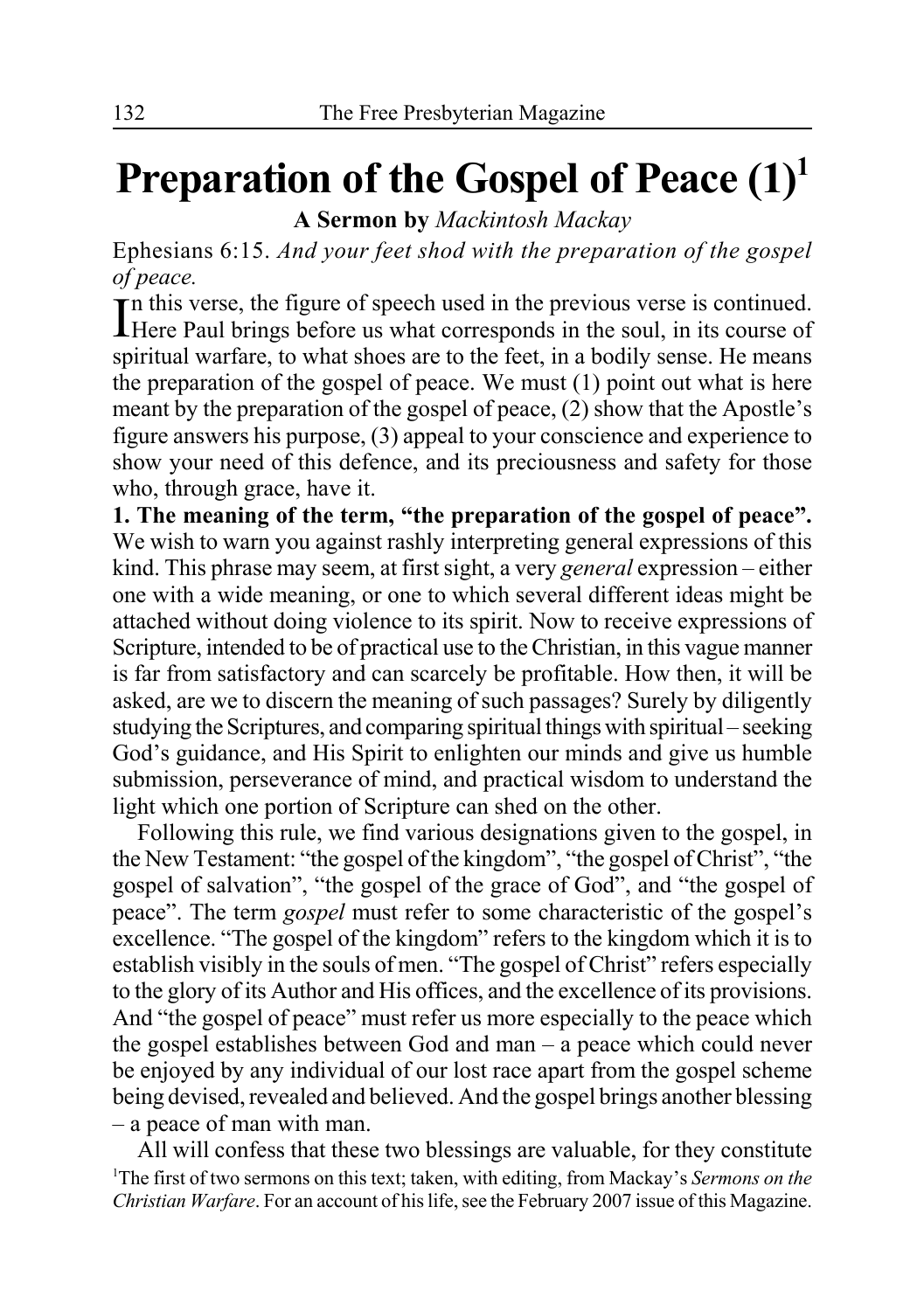the very elements of true happiness in man. Were these two kinds of peace enjoyed, what could any longer be either lacking or wrong? And when these are not enjoyed, everything is but gall and bitterness to the soul, whatever its other means of enjoyment. But do not put first what God has put last. Peace with Him is the element of human happiness, and of every enjoyment deserving the name. With this, there may indeed be variance with others, but peace with God will soften it and will tend to heal it. Without peace with God, the degree of peace the individual may have with the ungodly around him contributes little to his true happiness. At best it will soon come to an end. The gospel of peace refers emphatically to the words of the angels: "Glory to God in the highest, and on earth peace, good will toward men".

In trying to describe further the simile in our text, we must remember that the Christian's life is represented as a course of warfare; he is habitually to contend with the enemies of the soul and overcome them. The military of those countries and times had to force their way through rough, inhospitable regions. Smooth paths or roads were not prepared for them; obstacles of every kind lay in their way, and a defence for their feet became a part of their usual outfit. Their garments left most of the leg uncovered, and what are called shoes in our translation included a defence for that whole part of the body. It had to protect their legs in the thorny, rugged paths through which they had to go in contending with their foes. The attire of the warrior showed that he was prepared to sustain toil and bodily hardships.

We must also note that, in Scripture language, the *feet* or *footsteps* indicate one's doings or actions, as in: "I thought on my ways, and turned my feet unto Thy testimonies". Thus the practical significance of the figure in our text is: In all our goings, deeds and habits, we must keep in mind the great principles and truths of God, which the gospel of Christ unfolds; it is by remembering them constantly that the mind will be maintained and strengthened to withstand the trials, and to overcome the hardships of the scene of sin, temptation and suffering in which believers are now placed.

To set some of those truths and principles before you, we wish to emphasise that the leading feature of the gospel is the light it sheds on the character and attributes of God. Having these revealed to the mind, as they are manifested in Christ Jesus, inspires the soul with confidence in God and with the desire to love and serve Him in all things. As no one can walk with moral consistency, in the business of this world, without having certain moral principles soundly established in the mind, so we cannot walk as Christians, as those who aspire to immortality and glory, without having continually before us the character and attributes of the God whom the Christian serves. And as the gospel of Christ unfolds the character and will of God, so it presents to every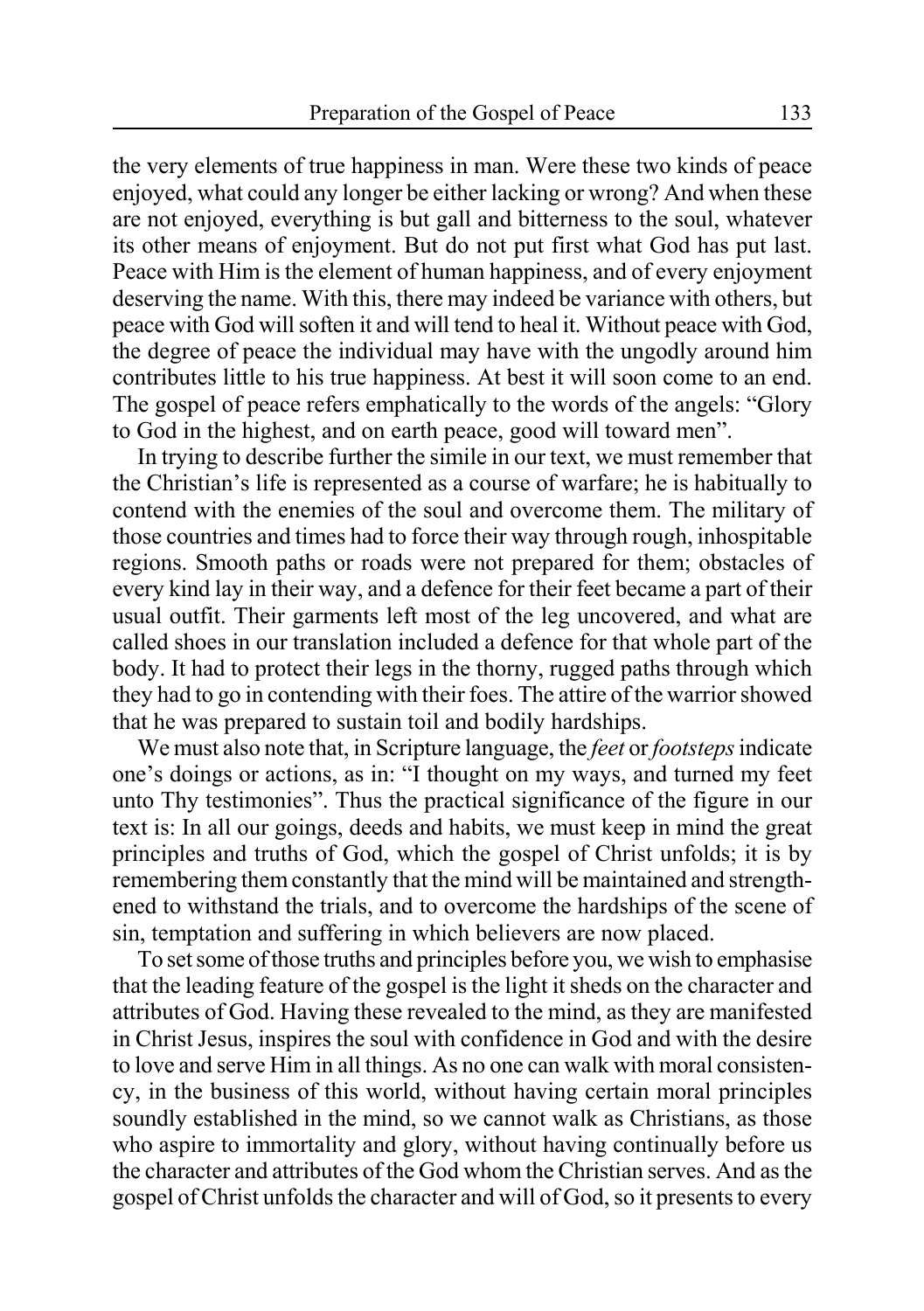believer the fact that, among all His attributes, love and good will to men reign everlastingly and unchangeably.

The revelation of this, through Jesus Christ, is abundant and perfect; and in beholding it the soul has peace with God and comfort, under all the wise dispensations of His grace and providence. There is abundant provision, in the way of salvation through Christ, to bestow this peace upon us. Our sins deserve God's anger and everlasting destruction, but He was pleased from eternity to ordain a way of escape for those whom He purposed to save from the wrath to come. Every step of this way demonstrates that His thoughts were thoughts of peace and of good will toward the sinful children of men.

We will not attempt here any defence of those facts in the government of God which show that not all men receive the benefit of Christ's salvation. All attempts to unfold the ultimate causes of such acts of God must fail, for the obvious reason that our feeble, limited minds cannot scan the whole plan, and all the interests, of His government in this world. It is worse than presumption for individuals to whom the gospel of peace is addressed to suspend their belief, or even their efforts or desires to believe, until their own fancied powers of mind have pried into all the counsels of heaven. The great facts of the gospel are before us, in God's mercy; and whatever God may be pleased to do with others, that belongs unto Him.

The infallible truth of His declarations most clearly inform us that He has no pleasure in our death, but rather that we should come unto Him and live, that to be saved we must come to Christ and be made submissive to His authority and grace, and that converting and sanctifying power is freely offered to us through Jesus Christ. Surely if the things which are secret belong unto God, these things which are revealed belong unto us, and it is our duty and wisdom to yield willing obedience to His gracious invitations.

But the words of our text point out to us that we must not be satisfied with any merely-theoretical belief of the great truths of the gospel. Having our feet shod with the preparation of the gospel of peace manifestly implies that our acts should be consistent with the prospects which the gospel sets before us. We are there called upon to behold God offering us the redemption of our souls from sin and eternal sufferings, and to put our souls in possession of the fullness of glory and everlasting pleasures which are at His right hand. Nor can we attain to this unless we habitually believe what God reveals to us. A belief that is only theoretical, an admission that the truths of the gospel *may* indeed be realities, will not produce any consistent, Christian stability in our goings. Such belief permits the mind to wander continually after its idols and foolishness, and every temptation to sin will be hospitably received in the secrecy of the soul and influence the progress of our outward walk.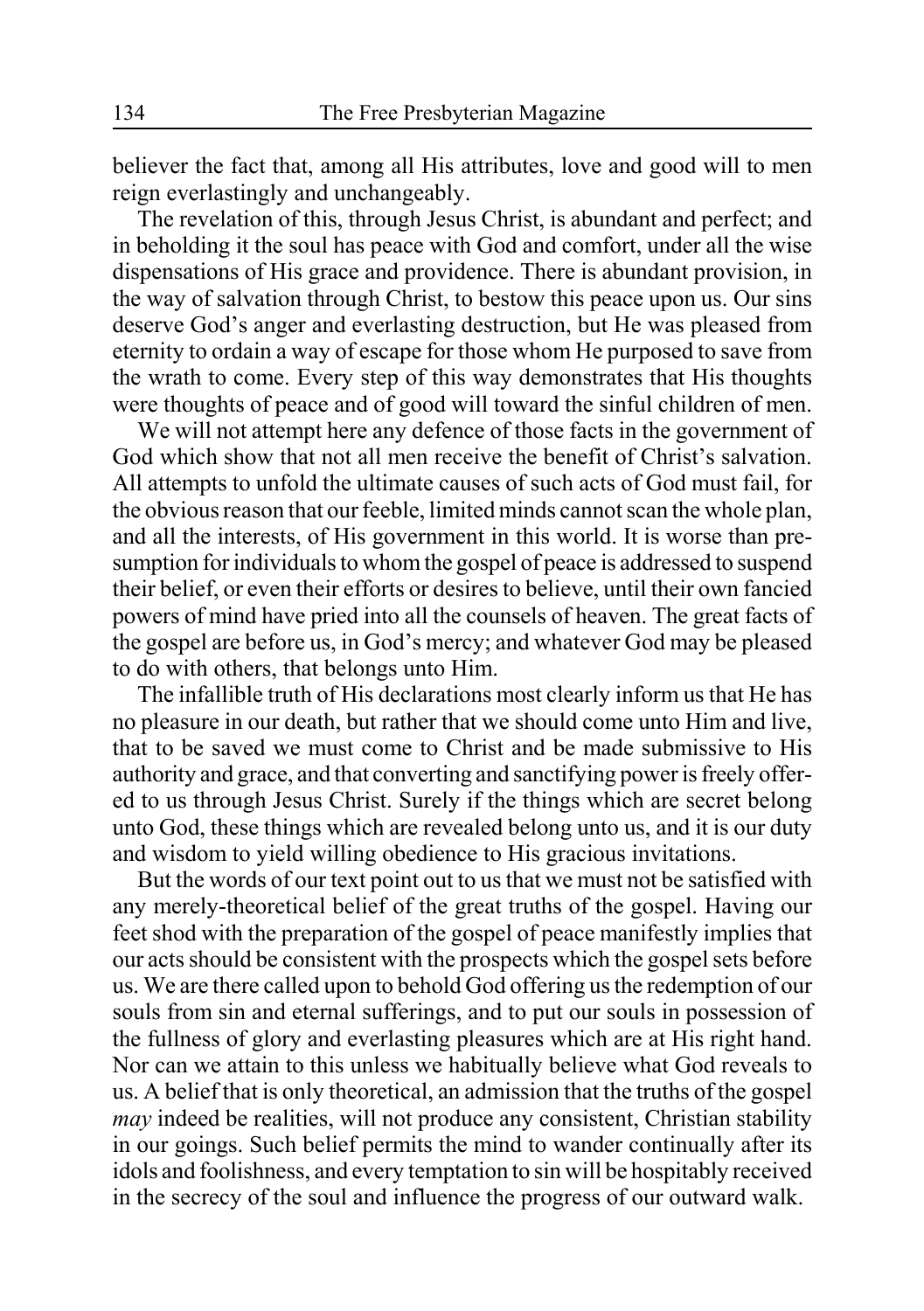Thus we would seek to remind you of a very practical duty: if you seek to maintain a Christian walk, have your mind continually filled with the Word of God as it sets forth His character and His will toward you personally. There must also be industry and activity of mind, a habit of paying attention to the Scriptures, not with a cold, lifeless purpose of reading them as a duty, and assuming that you do sufficiently well in this. But you must do so with a living desire and a constant effort to have their doctrines and precepts impressed on your heart and conscience. And surely the Spirit of God is resisted and His teaching quenched when you habitually or frequently forget the very means which He has provided for you to use.

The Scriptures testify of Christ, and in Him God is revealed. If you indeed believe the truths which He brings before you, you cannot but seek to obey Him in the whole course of your doings. The great lesson which the gospel teaches is that you have to do with God and that – while He is merciful and gracious in Jesus Christ, offering to you freely His favour, and everlasting glory in heaven – He is holy still, hating sin with a perfect hatred, and calling you to perfect holiness in His fear. Your constant effort and aim must be to carry this feeling along with you, to have it rule in your minds. And when temptations to sin and error oppose your path, the memory of this should bear you up against them.

The unbelieving, earthly mind may indeed have principles of uprightness and honour and may maintain, to a degree, the individual's inward peace in this life. They may also help to promote the well-being of society around us, but this cannot extend beyond temporal matters; while true, practical godliness is profitable unto all things, having the promise of this life and of that which is to come. However great the peace or security may be that flows from moral principles apart from Christianity, it will leave the soul desolate and wretched in the solemn prospect of eternity. But our choice ought to be determined by higher and more solemn considerations: God condescends to address us; we are made, not for time, but for eternity; our relation to God, as His immortal creatures, places every other relation in a subordinate place.

What can stand comparison with the preparation of the gospel of peace? It fully and freely offers to have the moral image of God wrought in our souls, so that as He first loved His people, we also would love Him supremely because He Himself is supreme. Further, as He, in His eternal character and government, brings peace and good will towards such sinners as we are, so we may be brought to bear unfeigned love, peace and good will towards every one around us.

There is much talk in the world about benevolence and humanity, and we fully accept that there is much of them in the world; but we believe more of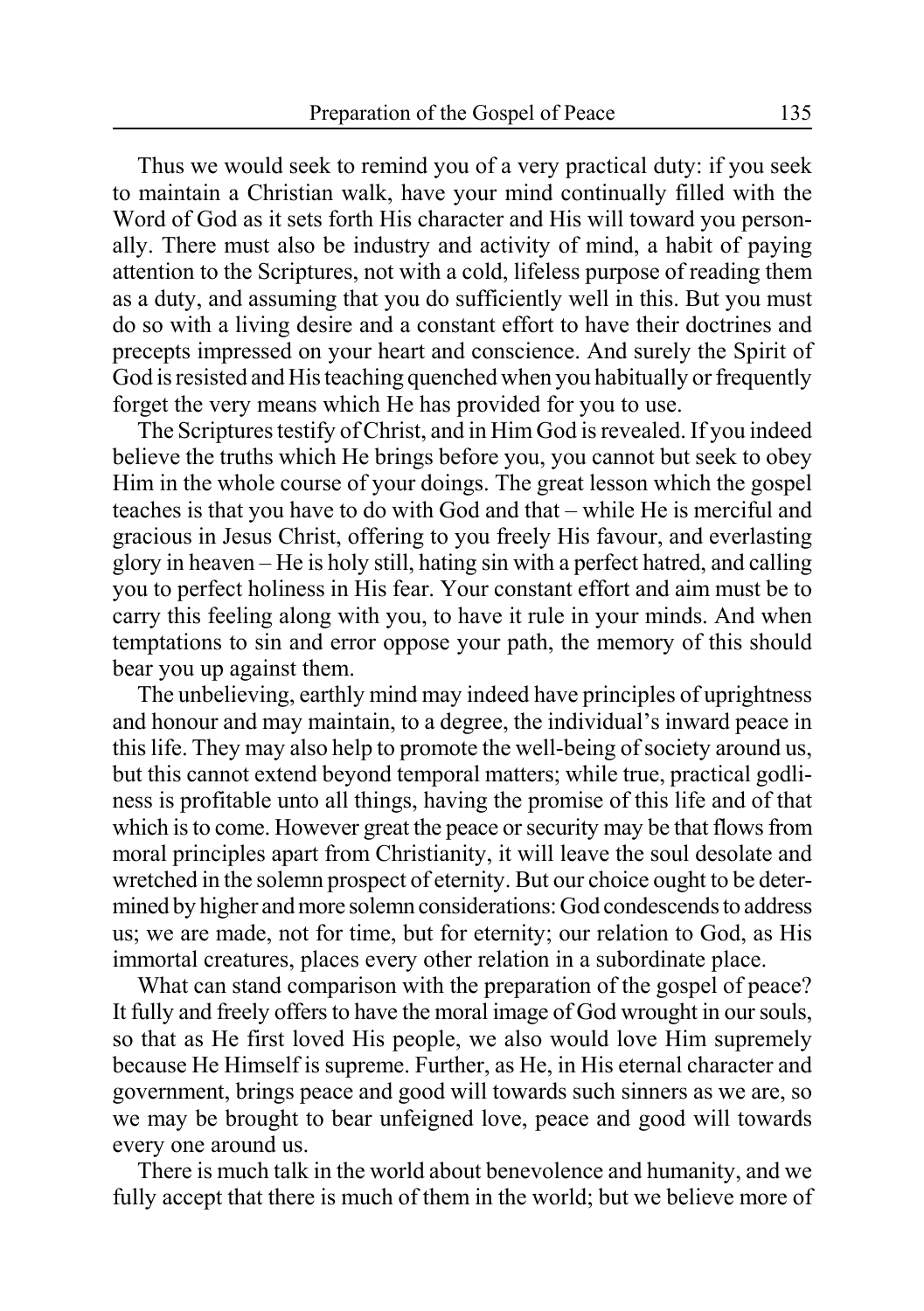them are exercised than gratitude is shown in return. We would present worldly principles, not in their weakness, but in all their strength, giving them all the praise which is justly due. But what are they after all but feebleness? When our mutual interests oppose each other, they become as weak as Samson's bands, as if burned with fire. But the blessed preparation of the gospel of peace – the recognition and habitual feeling of our relation to God in Christ – will keep the soul in subjection and restrain selfishness, covetousness and pride; and it will preserve us from fiery outbreaks of passion, which wound the soul and prevent all solid enjoyment of peace.

The promises of mental peace offered in the gospel are numerous and striking, and you will continually find them linked with confidence in God. Thus Isaiah says, "Thou wilt keep him in perfect peace, whose mind is stayed on Thee; because he trusteth in Thee" (26:3). The Psalmist had abundant experience of God's goodness and faithfulness amid trying vicissitudes but did not let go his confidence in the Lord; he says, "Great peace have they which love Thy law; and nothing shall offend them" (Ps 119:165). And Isaiah, addressing rebellious, unbelieving Israel, says, "Thus saith the Lord, thy Redeemer, the Holy One of Israel: I am the Lord thy God which teacheth thee to profit, which leadeth thee by the way which thou shouldest go. O that thou hadst hearkened to My commandments! Then had thy peace been as a river, and thy righteousness as the waves of the sea" (48:17).

The materials for such a peace are prepared for us in the gospel of Christ, in the revelation which it fully makes of the mercy of God, concerning our everlasting prospects. But what good does such a preparation do us unless we seek it as our own personal peace, and make use of it in all our conduct, as our defence against the manifold evils which continually beset us in our journey through this world of sin? Christ told His disciples: "Let not your heart be troubled: ye believe in God, believe also in Me".

If, in contemplating God's character, we consider only His attributes of justice and power, and His anger against us, it can give no peace to the mind, but anguish and trembling. The mind, however, is naturally prone to contemplate Him thus; such thoughts fill the mind with suspicion and slavish fear. The guilty conscience feels them a burden, and those who have no other religious principle strive to bury their thoughts of God in the rubbish of this world's drudgery and sinful entertainments. But God, known in Christ, in the preparation of the gospel of peace, is a sun and a shield to the believer's mind, bestowing both grace and glory. He promises in His faithfulness that He will withhold no good thing from those who follow Him.

The preparation, so clearly revealed in the gospel, encourages the soul to follow Him. God, in love and grace, has made provision in Christ Jesus to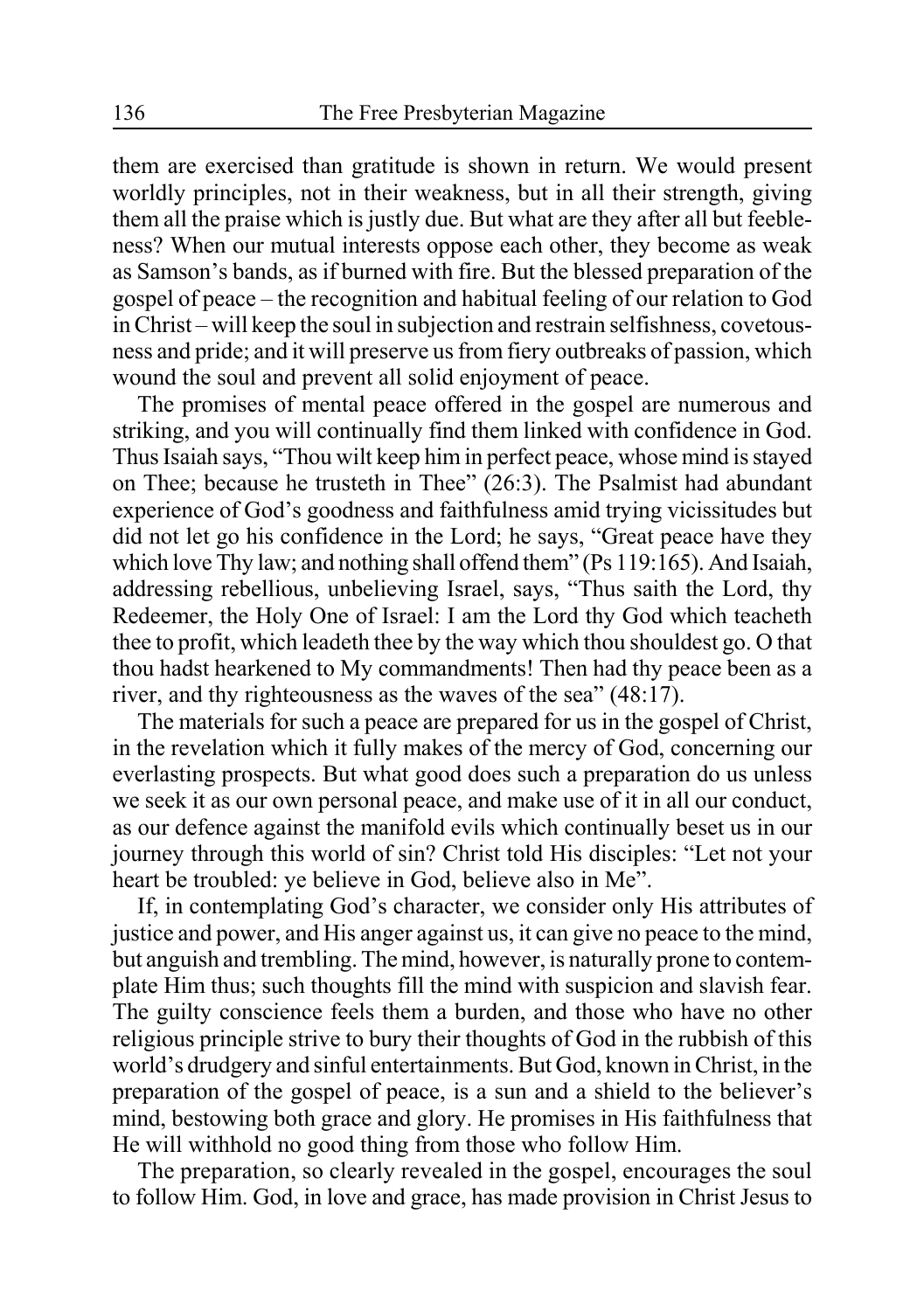secure forgiveness. In our unworthiness, He offers pardon abundantly and freely; He will not keep His anger for ever; but "as the heaven is high above the earth, so great is His mercy towards them that fear Him. As far as the east is from the west, so far hath He removed our transgressions from us. Like as a father pitieth his children, so the Lord pitieth them that fear Him. For He knoweth our frame; He remembereth that we are dust." When the true view of God's character is received in the soul and habitually upheld there, the feet are shod with the preparation of the gospel of peace.

Surely, this is the view which will animate the believing mind to hate all sin and obey God faithfully. Moreover, the gospel reveals an everlasting fullness of grace in Christ Jesus to supply the soul's every need. Yet even after such views of God begin to possess the mind, and desires are awakened in the soul to serve God, the mind is prone to forget and to turn away from them and follow after objects of time and sense. This departing of the heart from the Lord will take away one's peace of mind. But how precious is the preparation of the gospel, for strength is graciously offered, to overcome this evil tendency of the heart – to renew the spirit of the mind and give increased knowledge of God and increased faith in Him, rekindle love to Him, and show more clearly the glorious realities of a coming eternity.

Do not rest satisfied even if your understanding is convinced of the truths of the gospel or if you have good resolutions. These will fail you in your time of need if you do not constantly apply to God and, through the testimony of the gospel, your desires are put into exercise on the side of God, to do His will, believing His grace and love in Jesus Christ. Strive to rely on Him as the great Mediator – the living Head of the Church, who is exalted with God in the heavens, but took a body and soul like yours in all but sin. He did so, not only to expiate sinners' offences by suffering the punishment due to them; but as God and man in one person, to encourage sinners to come to Him and to succour them in every time of their need.

Now, God's direction for coming to Him is made known in the gospel. Without this, you cannot prosper spiritually. You must redouble your diligence in looking to the Word of His grace and truth, and in pondering what it says to you. You must, by prayer and supplication, seek that the light, power and guidance of His Spirit would come into your heart with His pure testimony, so that you may recognise more and more clearly the everlasting foundation of peace with God in Christ Jesus the Lord. Remember that no worthiness of yours can procure to you these benefits; such a foundation would sink you into the depths of continued despair. But the eternal grace of God is the foundation to which the Scriptures, under the guidance of the Spirit, will lead your mind, and there you will obtain peace.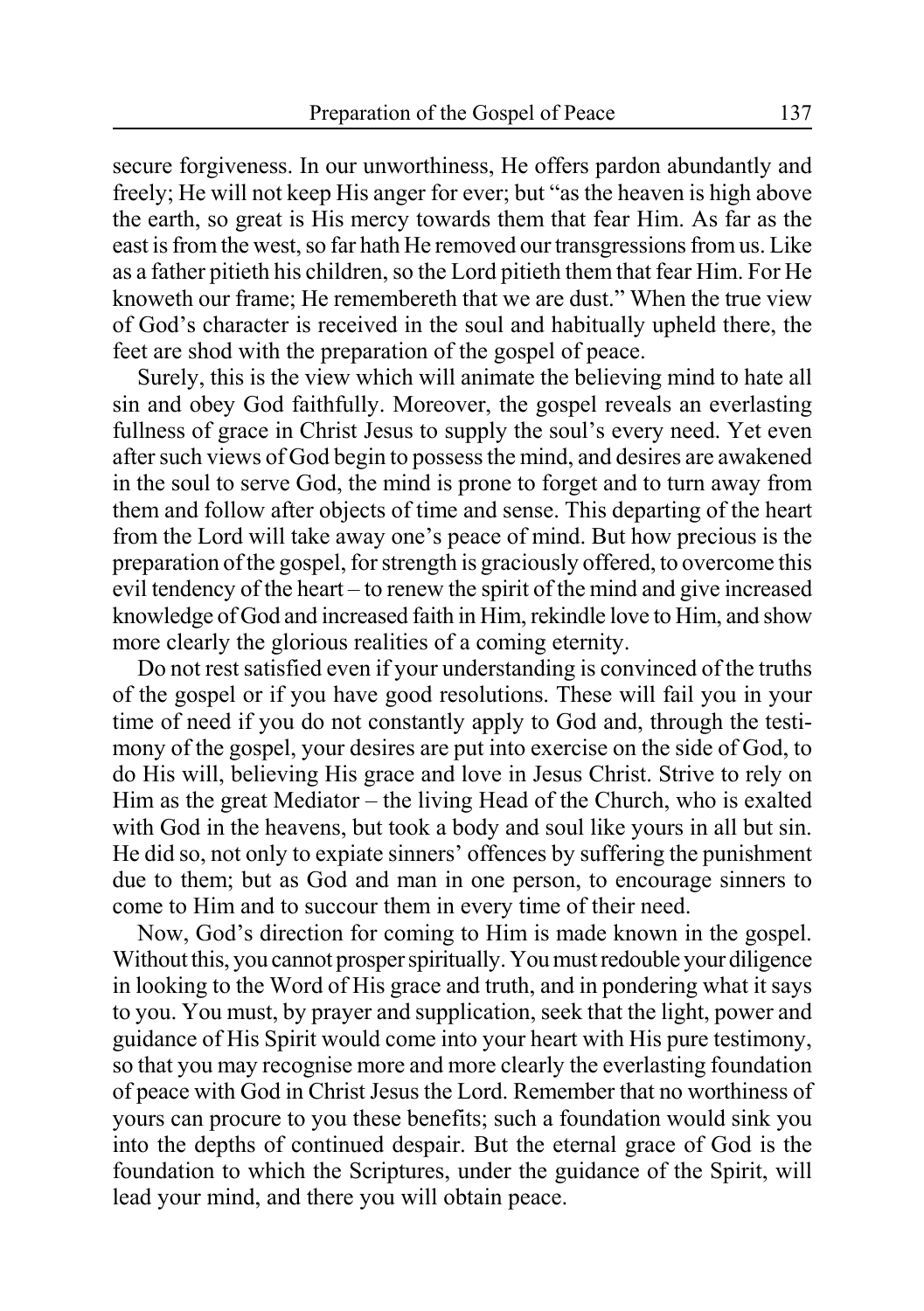This text enforces a special, habitual duty: self-examination. Not to know the actual state of your heart before God is to live foolishly and unprofitably. But I speak to those who care for these things, who seek to care for them more: Does your conscience testify against you that you daily come short of having your feet shod with the preparation of the gospel of peace? Do you hourly carry belief of the great doctrines of the gospel of Christ into your actual conduct? Is it not true that, if you would consider your ways seriously at the close of every day, you might find you had too much disregarded the truths of the gospel, its precepts and doctrines?

It is vain to suppose that you can enjoy peace of conscience without examining this matter and coming anew to the preparation of the gospel of peace. At the close of each day, how necessary it is to retire from the world to converse with God and your heart, by means of His holy Word, as well as in prayer. Can you open your Bible without meeting some testimony reminding you of the state of your heart, and of the obedience and love you owe to God? And how do you live in such habitual neglect of these duties? Is it not from the prevalence of sin within you – something always obtaining the uppermost place in your mind which renders communion with God, or even with His Word, uninviting to your present desires?

When this is your state, it proclaims that the enemies of your soul have obtained an advantage over you, that instead of your feet being shod with the preparation of the gospel of peace, your soul has been wounded, as if made lame by briers and thorns in your spiritual path. In fact, your unwillingness to hold communion with God proclaims loudly to you that you are not at peace with Him, but are falling, or fallen, into a mental state of opposition to His holy will. Let not this prevail, but search out the evil which has obtained a mastery over you, and by prayer to God, and applying His Word to your conscience, you may find where the evil lies – where and how you lost sight of the principles which ought to have guided you.

If you are careless about this duty, every temptation and trial will wound your soul; your feet will stumble on the road of Christian duty, and the peace of God will be a stranger to your heart. In the practical affairs of life, nothing is more valuable than method, regularity and order. To maintain this requires perseverance and effort. The same is true in spiritual affairs. It is much to be feared that this diligence and watchfulness in spiritual matters is too rare among professing Christians; hence their spiritual faintness.

There may be much talk about what you hear, and what new things you read, but what of this if what you hear and read does not send you to commune with your own hearts and with God? It is in doing so that the soul will, by God's blessing, know its state and the abundant preparation made for it in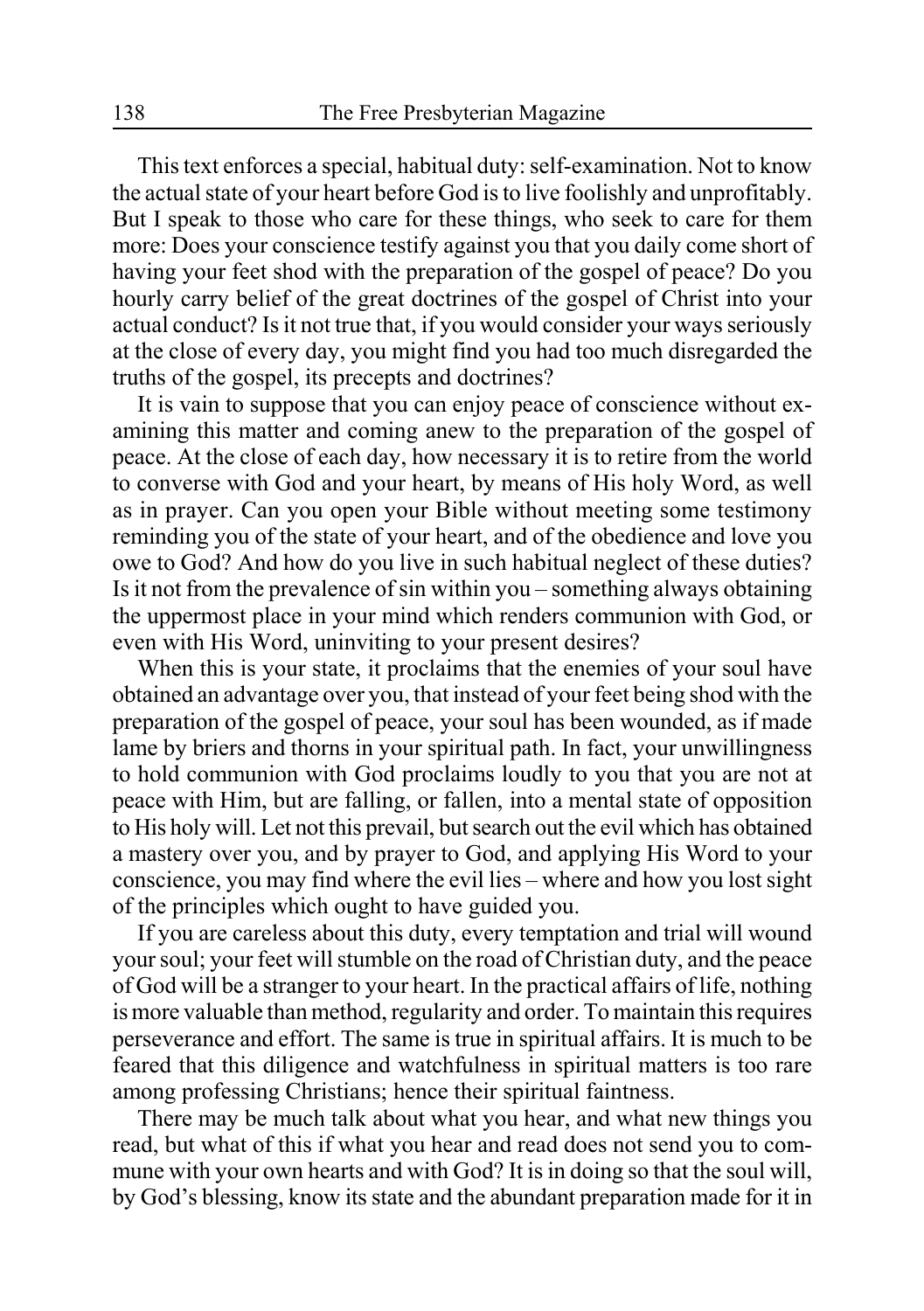the gospel of peace. It would be well if what you read and hear of the gospel would send you back to the gospel itself to seek more earnestly to have it applied to your soul, and to be more watchful about your goings. Sentiment alone will do you no good, you need right principles before God. Do not reject method and order in the affairs of your soul. Do not let a day pass without reviewing your principles, your doings and your motives – try if they are what the gospel of peace proclaims legitimate and good.

You scarcely need to be told that regularity, discipline, and method are essential in all warfare. The world, doubtless, calls you to active exertion in its affairs, and God commands you to be diligent and faithful in them, according to your place and sphere. But does God not, in His merciful providence, provide time for contemplation even for the busiest? In temporal warfare, during times of rest from action, every soldier looks carefully to the state of his armour. So you should look diligently to the state of your souls with God and seek that He, through His Word and by prayer, would strengthen your Christian principles – animate your mind in the love and obedience of Christ, and in doing His holy will.

Contend earnestly for the faith once given to the saints; behold in the preparation of the gospel of peace – in its counsels – the views and principles which have ever animated the army of the faith, the true children of God. Behold in the gospel the glorious character of their Redeemer and yours, if you indeed seek to serve Him. Waiting on Him, with His own Word as a lamp to your feet and a light to your path, His providence will always place you where the preparation of the gospel of peace will show you your duty. When you find the call of duty applied to your mind, follow it earnestly and do not be discouraged – for if God be for you, who can be against you?

When you feel as if spiritual strength and courage have failed you, seek to God to minister strength to your soul. He will maintain you and will secure your peace. Bearing in mind, and in the actual experience of your heart, the views of God which the preparation of His gospel unfolds, you will not only feel that He can and does sustain you; but that nothing can happen to you which He has not ordered for your ultimate good, and even in times of sorest perils and trials, you will experience the truth of God's faithful promise, "For a small moment have I forsaken thee, but with great mercies will I gather thee. In a little wrath I hid My face from thee for a moment; but with everlasting kindness will I have mercy on thee, saith the Lord thy Redeemer. For the mountains shall depart, and the hills be removed; but My kindness shall not depart from thee, neither shall the covenant of My peace be removed, saith the Lord that hath mercy on thee."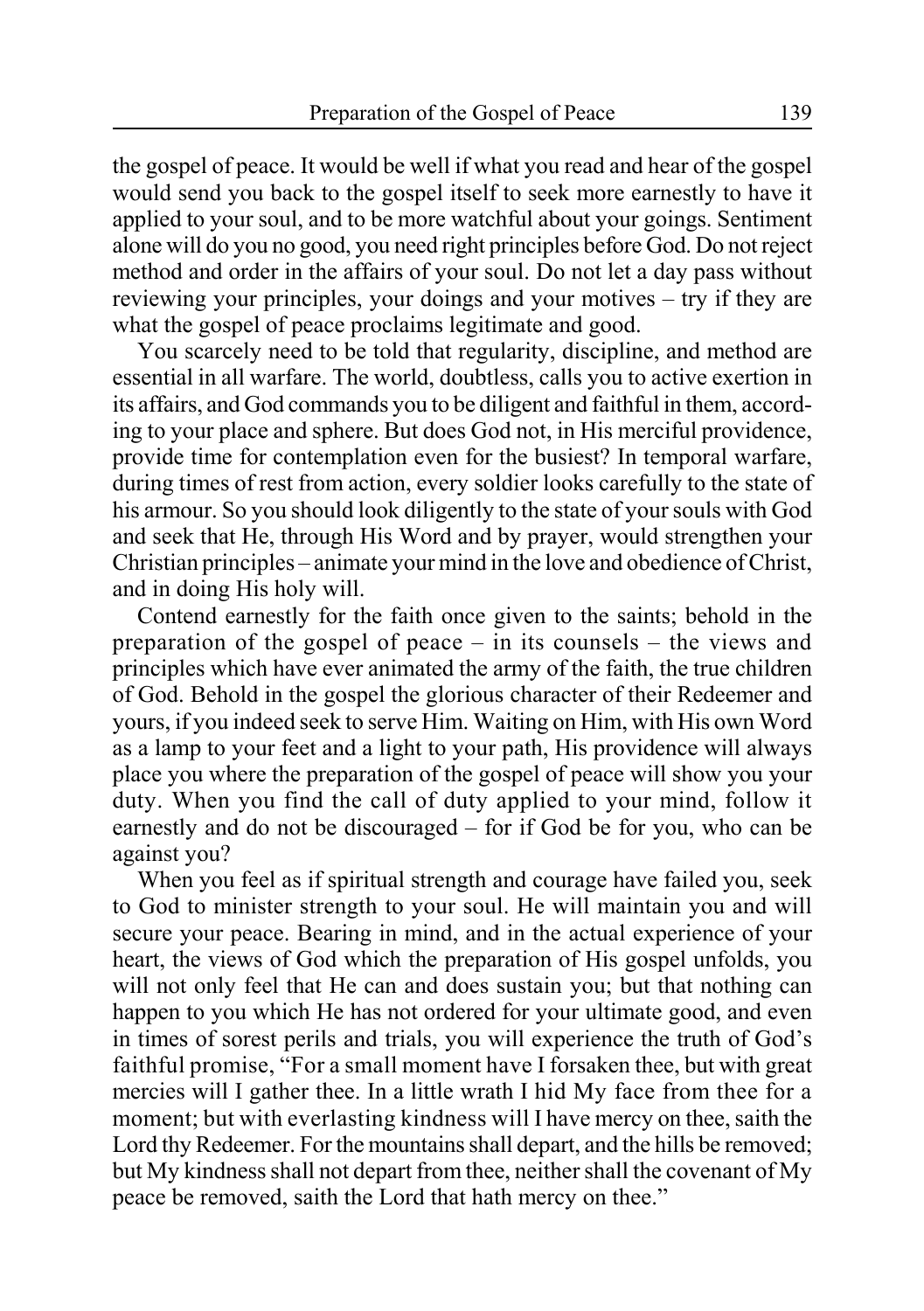# **Lessons from Christ's Incarnation1**

*Thomas Boston*

1.Jesus Christ is the true Messiah promised to Adam as the seed of the woman, to Abraham as his seed. He is the Shiloh mentioned by Jacob on his deathbed; the Prophet that Moses spoke of, who was to be raised from among the children of Israel; the Son of David; and the Son to be born of a virgin.

2. Behold the wonderful love of God the Father, who was content to abase His dear Son, in order to bring about the salvation of sinners. How astonishing it is that He should send His only-begotten Son to assume our nature and bear that dreadful wrath and punishment that sinners deserve?

3. See here the wonderful love and astonishing condescension of the Son: born of a woman, in order that He might die in place of sinners. O how low He stooped and humbled Himself, in assuming human nature, with all its sinless infirmities, in being subject to His own law, exposed to all manner of injurious usage from wicked men, to the temptations of Satan, and at last suffering a shameful and ignominious death! What great love to sinners and what unparalleled condescension was here!

4. See here the cure of being conceived in sin and brought forth in iniquity. Christ was born of a woman for sinners; He was born without sin for them, that the holiness of His nature might be imputed to them as a part of that righteousness which constitutes the condition of our justification before God. In Him is a complete righteousness for the guilt of sinners and a fountain for washing away their spiritual pollution.

5. Christ is consciously touched with all the infirmities that affect our frail nature, and has pity on His people under all their pressures and burdens. Hence the Apostle says, "In all things it behoved Him to be made like unto His brethren; that He might be a merciful and faithful High Priest,in things pertaining to God, to make reconciliation for the sins of the people: for in that He Himself hath suffered being tempted, He is able to succour them that are tempted" (Heb 2:17,18). How comforting it is to believers to consider that He who is their great High Priest in heaven is clothed with their nature, to qualify Him to have compassion on them in all their troubles and distresses.

6. Let this encourage sinners to come to Him, that they may be united to Him by faith, and so partake of the blessings that He has purchased. Come and enter into a marriage relation with Him. Sin shall not stop the match, if you are willing. He that could sanctify the Virgin's substance, to make it a sinless piece of flesh, can easily sanctify you. And He that united human 1 Taken, with editing, from Boston's *Works*, vol 1.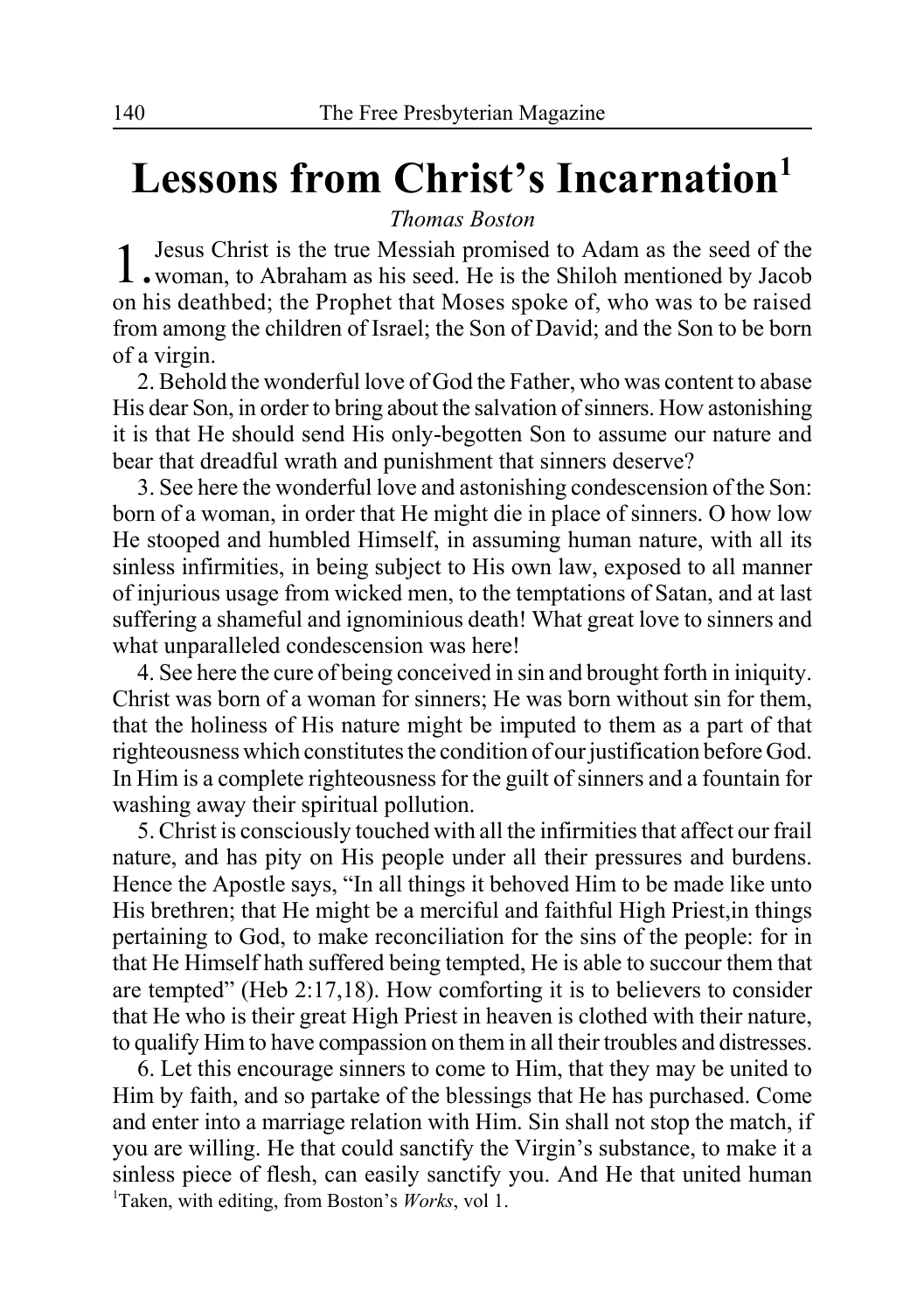nature to His divine person can also unite you to Himself, so that you shall never be separated from Him.

# **Revival1**

### **1. Introductory**

#### *Rev W A Weale*

The subject of revival is vast. This becomes apparent when one looks at the large list of books written on the subject, books that take in many countries of the world over many centuries. In this paper we can therefore only hope to take a broad look at the subject.

**1. A Definition of Revival.** According to the *Oxford Dictionary*, to *revive* is to "come, or bring back, to consciousness or life or strength". The trouble with such a definition is that, when we apply it to our present subject, the unregenerate were never alive in the first place. Henry Fish in his *Handbook of Revivals*, briefly sums up revival as, "the conversion of sinners and the awakening of saints".2

Dr Martyn Lloyd-Jones, in a sermon on Joshua 4:21-24, gives a fuller description. He asks the question: "What is revival?" and replies, "We can define it as a period of unusual blessing and activity in the life of the Christian church. Primarily, of course, and by definition, a revival is something that happens first in the Church and amongst Christian people, amongst believers. That, I repeat, is by definition. It is *revival*; something is revived and when you say that, you mean that there is something present that has got life. But the life was beginning to wane, to droop, and had become almost moribund, and some people said, 'That is dead, that is finished,' because they could not see much sign of life and activity. Revival means awakening, stimulating the life, bringing it to the surface again. It happens primarily in the Church of God and amongst believing people, and it is only secondly something that affects those that are outside also."3

James Buchanan, in his book on the Holy Spirit, also gives a helpful definition. "It is of great importance", he writes, "to form a clear and definite idea of what is meant by a revival of religion. It properly consists of these two

2 Henry Fish, *Handbook of Revivals*, p 12.

<sup>&</sup>lt;sup>1</sup>This is the first section of a paper presented at the 2015 Theological Conference. It contains the following sections: (1) A brief definition of revival, (2) A broad history of revivals, (3) The benefits of revival, (4) The dangers of revival, (5) Our duty in regard to revival, and (6) Conclusion.

<sup>3</sup> D Martyn Lloyd-Jones, *Revival*, Marshall Pickering, 1987, p 99.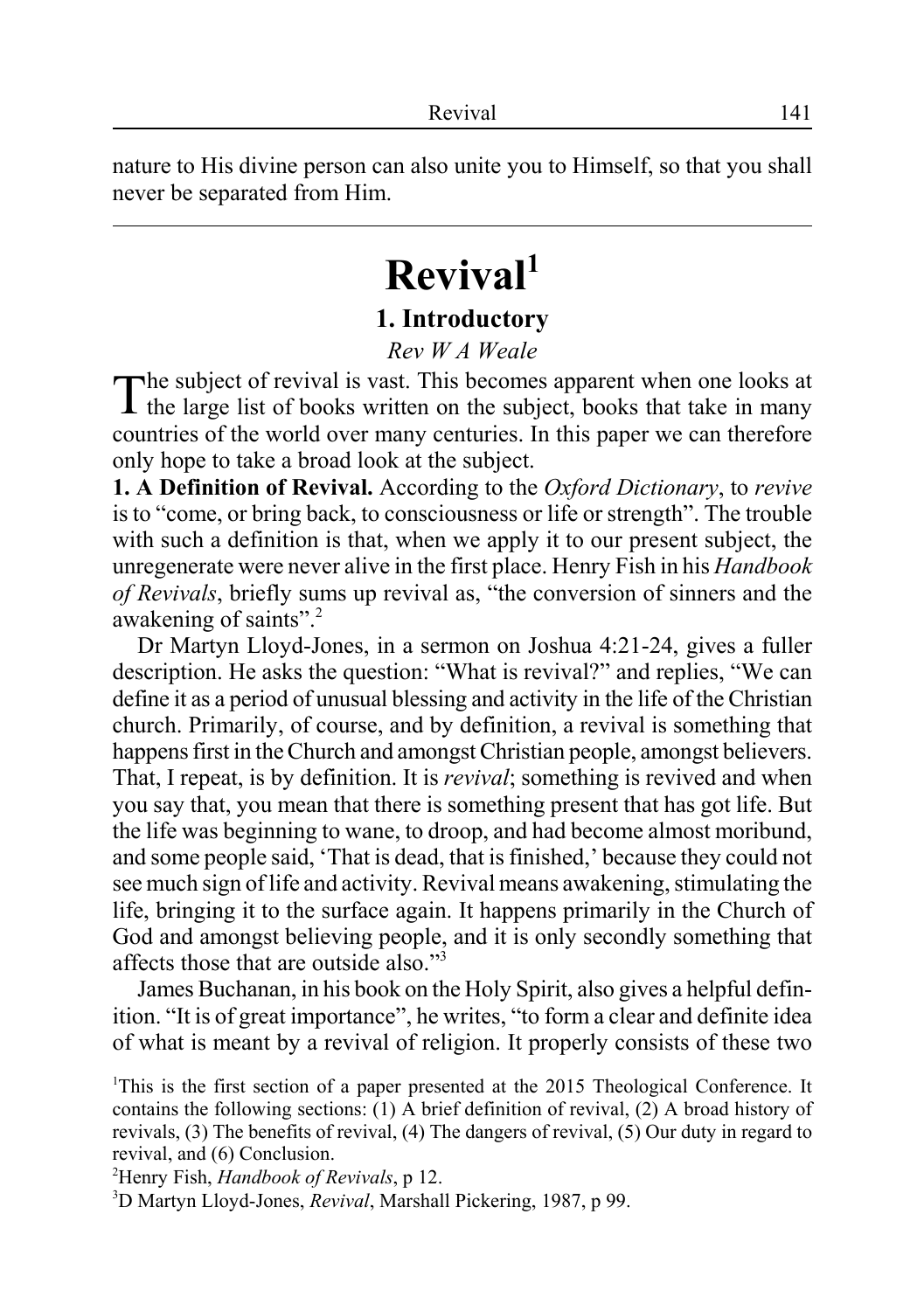things: a general impartation of new life, and vigour, and power, to those who are already of the number of God's people; and a remarkable awakening and conversion of souls who have hitherto been careless and unbelieving: in other words, it consists in new spiritual life imparted to the dead, and a new spiritual health imparted to the living."<sup>4</sup>

### **2. A history of revivals.**

*Revivals in Biblical times*. It is evident that times of revival began early in the history of fallen man. As early as the birth of Seth's son Enos, we are told: "Then began men to call upon the name of the Lord" (Gen 4:26), words which perhaps suggest the first revival.

When we come to the period of the Judges, however, we see a very obvious revival after Israel had done evil for a long time, serving Baalim. Then, after a time of oppression by the Philistines, "Israel lamented after the Lord. And Samuel spake . . . If ye do return unto the Lord with all your hearts, then put away the strange gods and Ashtaroth from among you, and prepare your hearts unto the Lord, and serve Him only; and He will deliver you out of the hand of the Philistines" (1 Sam 7:2,3). The chapter goes on to show how Israel complied with this requirement; it marked a new beginning which lasted at least for a time. When we continue reading through the history of Israel we find that, frequently after periods of darkness and declension and subsequent punishment, the remnant that were left cried into the Lord, and days of blessing and refreshing followed. We see this during the days of David and Solomon, Asa and Jehoshaphat – and especially during the reigns of Hezekiah and Josiah.

Again, after the captivity in Babylon, there was what can only be described as a great revival, even a reformation. We are told that the people gathered in Jerusalem as one man and called on Ezra to bring out the book of the law of Moses, which the Lord had given; "and the ears of the people were attentive unto the book of the law". "Ezra blessed the Lord, the great God. And all the people answered, Amen, Amen, with lifting up their hands, and they . . . worshipped the Lord with their faces to the ground" (Nehemiah 8:6). And the sincerity of the people was proved by their subsequent behaviour.

A little later, from the time of Malachi until John the Baptist appeared, a period of around 400 years, there was great declension; the remnant became very small and the professing Church was reduced to a sad and sorry state. Revival however attended the ministry of John and prepared the way for the coming of the blessed Lord.

Following the coming of the Holy Spirit on the Day of Pentecost, we begin to see revivals of the nature we are more accustomed to reading about in 4 J Buchanan, *The Office and Work of the Holy Spirit*, Banner of Truth reprint, 1966, p 227.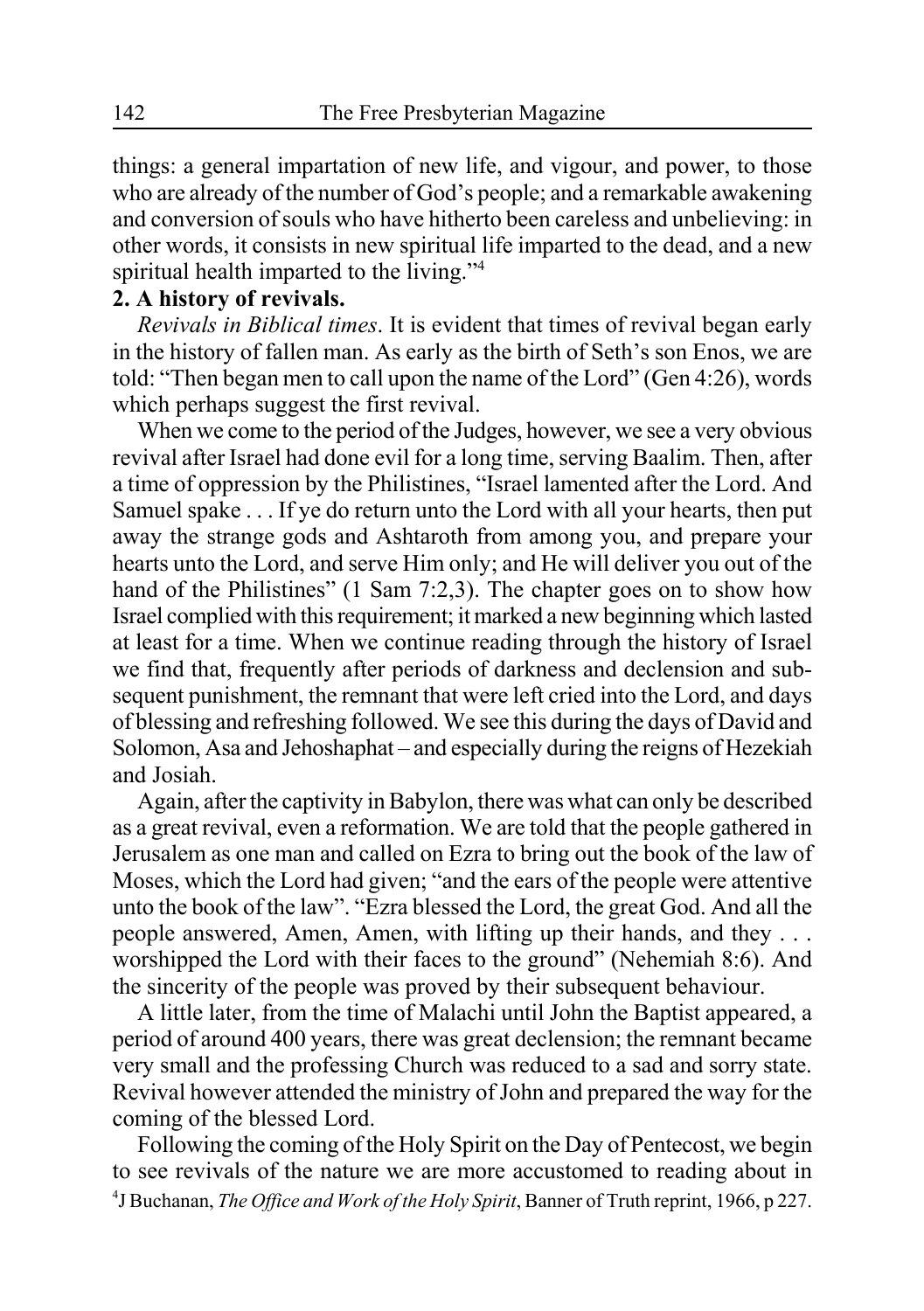more recent times. On the Day of Pentecost, as Peter preached in Jerusalem, 3000 were added to the Church. As we continue through Acts, we read of people being added to the Church daily. We read of a revival in Samaria (Acts 8), and many others. As the Apostles took the Word of God throughout Asia Minor and into Europe, the idols of the nations fell in city after city until it seemed, as we come to the end of the apostolic age, that the nations of the world were about to become those of the Lord and His Christ.

# **True Faith<sup>1</sup>**

### *John Dick*

Faith implies giving up our own righteousness as the foundation of our hope. It is not a partial but an unreserved reliance on Christ for salvation. To believe is not to call on Him to assist us in what we have commenced and carried on to a certain extent, but to commit the work of our salvation wholly to Him from a consciousness of our utter inability even to begin. This is the test of genuine faith. The faith of God's elect leads the sinner away from himself to the Saviour, fixes his undivided attention on the cross; he derives his peace and hope solely from the sacrifice which was offered upon it.

It is a spurious faith which forms a treacherous alliance with good works, and attempts to introduce them as a partial cause of our acceptance with God. "To him that worketh," says Paul, "the reward is not reckoned of grace, but of debt. But to him that worketh not, but believeth in Him that justifieth the ungodly, his faith is counted for righteousness" (Rom 4:4,5). These words are worthy of attention. To work and to believe are opposed to each other. He who believes does not work; that is, he does not work that he may live, perform duties with a view to obtain God's favour, associate his own obedience with that of the Redeemer as the ground of his justification. He simply believes; that is, he receives the testimony of God concerning His Son, and expects salvation through Him alone.

It is on this account that true faith is so rare. Men would not object to the aid of Jesus Christ, for their own power is insufficient to save them; but to depend on Him to the exclusion of all their own qualifications and good deeds, to owe every thing to Him, and to have nothing left of which they may boast as their own – all this is so contrary to the natural bias of the heart, so mortifying to pride, so destructive of our schemes for appearing respectable in our own eyes and maintaining what we falsely call the dignity of human nature, that we all revolt from it at first with secret indignation, and will not

1 Taken, with editing, from Dick's *Lectures on Theology*, vol 3.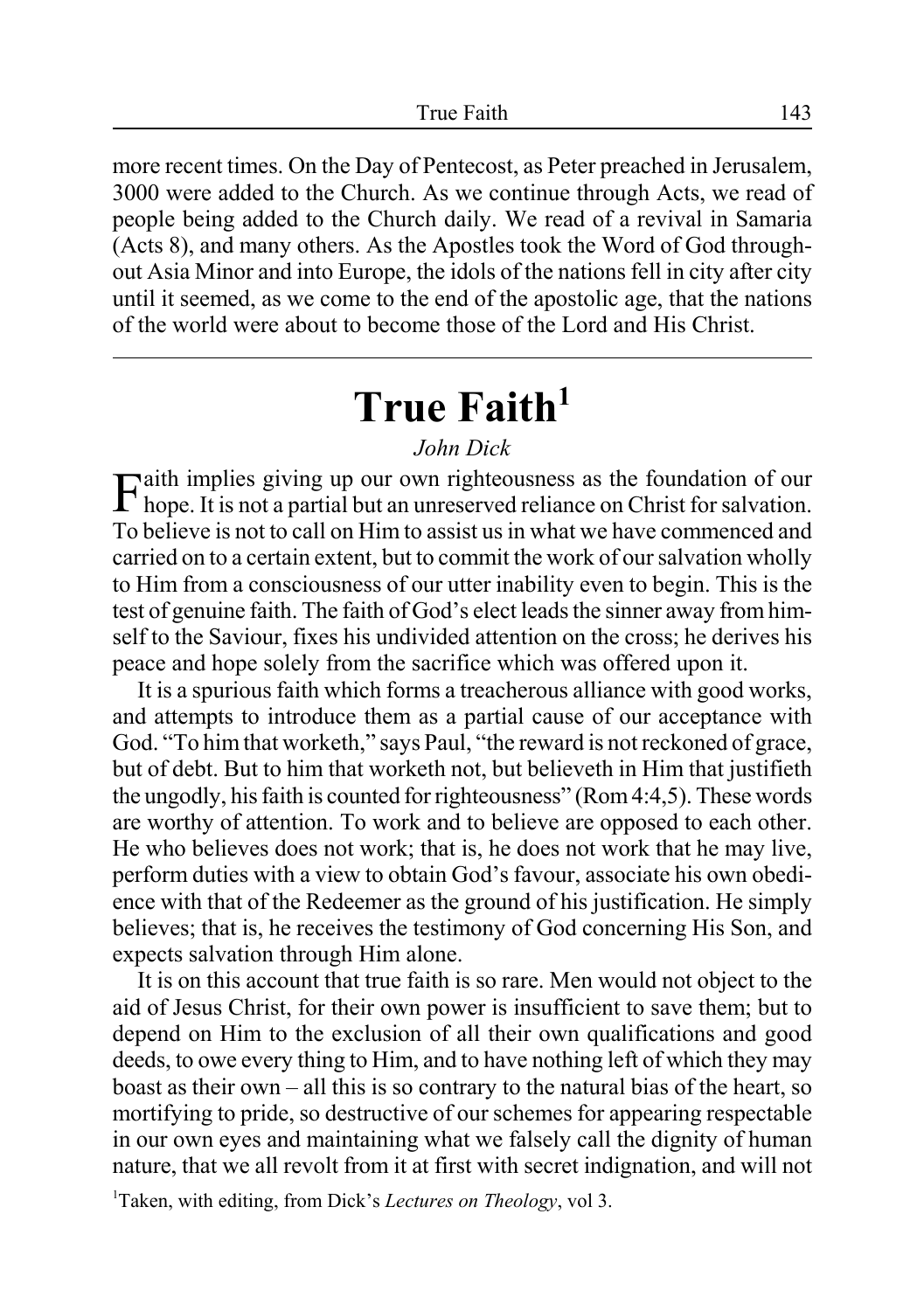submit to the humiliating plan, till we have been prepared by the discipline of the law and the grace of the gospel.

It is the function of faith to receive Christ as He is revealed in the Scriptures. He is offered freely, and we must receive Him without presenting any price in exchange. He is exhibited as the only Saviour; and to receive Him as such is to trust, neither in the merits of any saint, the intercession of any angel, or our own repentance and obedience, but in Him whose arm brought us salvation, and who claims the undivided glory of a work which He accomplished without an associate. To believe is to submit to the righteousness of God; it is to desist from our vain attempts to establish our own righteousness, and to say, "In the Lord have I righteousness and strength".

## **Musical Instruments in Worship1 2. Their Use in Old Testament History**

### *Rev K M Watkins*

Musical instruments were invented in an entirely secular context, for it  $\sqrt{1}$  was Jubal, seven generations from Adam and son of ungodly Lamech, who "was the *father* of all such as handle the harp and organ" (Gen 4:21). So neither Adam and Eve in the sinless worship of Eden, nor men like Abel and Enoch in their spiritual worship afterwards, could have used them. Neither do we have any record of subsequent patriarchs such as Noah, Abraham, Isaac, Jacob and Joseph using them in worship.

Yet instruments were used for secular purposes. Ungodly Laban chided Jacob for leaving without a family celebration: "Wherefore didst thou flee away secretly, and steal away from me; and didst not tell me, that I might have sent thee away with mirth, and with songs, with tabret and harp?" (Gen 31:27). Job speaks of carnal men at harvest time, who "take the timbrel and harp, and rejoice at the sound of the organ" (Job 21:12). But for two and a half millennia – more than half of the Old Testament dispensation – no musical instrument was used in God's worship!

Instruments were used to express patriotic joy at times of national deliver- <sup>1</sup>The first article asserted that instrumental music appearing in Christian worship is a strange phenomenon, given its almost universal absence from the Church for more than a millennium. Its appearance in Reformed churches is even stranger, given that the purest streams of the Protestant Reformation cast out instruments along with various Roman Catholic inventions. Strangest of all, Scripture, the only authoritative guide for worship, gives no warrant for using instruments in Christian worship. Their use in worship was tied to the elaborate ceremonial of the Old Testament dispensation. In this second article we review the historical evidence of the Old Testament.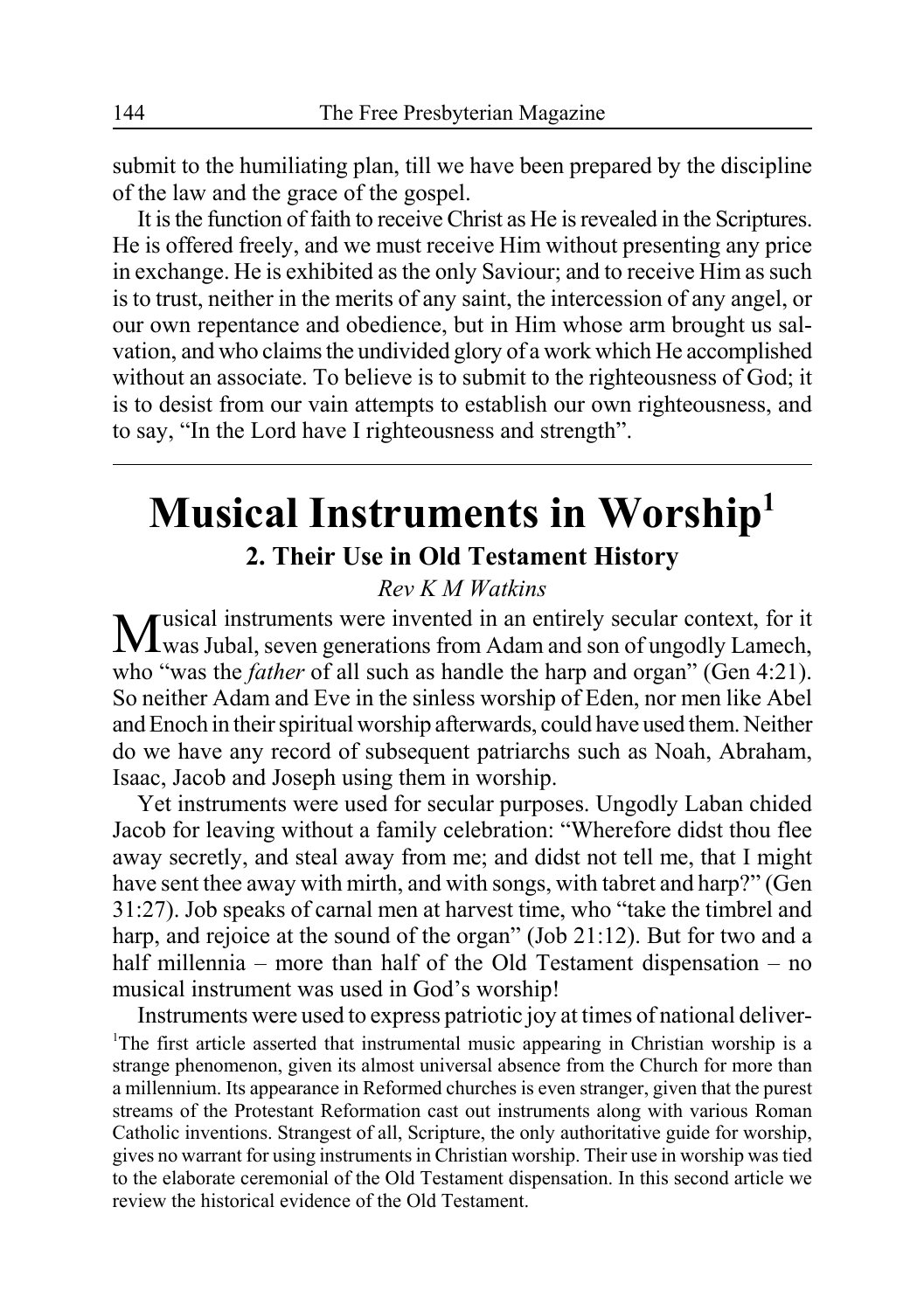ance. "Miriam the prophetess, the sister of Aaron, took a timbrel in her hand; and all the women went out after her with timbrels and with dances" (Ex 15:20). She was celebrating Israel's recent deliverance at the Red Sea, not engaging in formal worship, nor setting a pattern for it. For only women were involved, whereas Israel's public worship was always to be conducted by men. Also they danced as well as used these percussion instruments called timbrels; and dancing was never appointed for the solemn worship of God.<sup>2</sup>

Instruments and worship were not brought together until the time of Moses. In Numbers 10:1-2, "The Lord spake unto Moses, saying, Make thee two trumpets of silver". In addition to secular uses, $3$  the Lord appointed them to be used in worship: "Ye shall blow with the trumpets over your burnt offerings, and over the sacrifices of your peace offerings" (v10). This being the first time instruments were to be used in worship, the lessons are vital.

1. The first use of instruments in worship was expressly instituted by God. He did not leave it to men to introduce them. Prescribing elements of worship is always God's prerogative; only He has the right to do it, and that includes the use or non-use of instruments. This sets a precedent. God does not leave His Church, at any period of its existence, to decide whether instruments should be used in worship. We may use them in Christian worship only if Scripture shows that this is His will.

2. God specified the exact number and kind of instruments that were to be used: two trumpets, made of silver. Even when God did require instruments in worship, He did not leave men to choose what instruments to use. The idea that God has left the Christian Church free to choose the instruments that it thinks most suitable, whether an organ or anything else, is unscriptural.

3. From their very first use in worship, instruments were to be used only in connection with animal sacrifices – "over your burnt offerings, and over the sacrifices of your peace offerings". This connection with sacrifice remained throughout the rest of the Old Testament dispensation. When Christ sacrificed Himself on the accursed tree, thereby putting an end to animal sacrifices, that necessarily brought an end to the use of instruments in worship. To go on using them now is contrary to the finished nature of Christ's work.

4. Only the priests were to play the trumpets. "The sons of Aaron, the priests, shall blow with the trumpets" (v8). This reinforces the connection <sup>2</sup>It was the same later when Jephthah's daughter "came out to meet" her victorious father "with timbrels and with dances" (Jdg 11:34); and when David killed Goliath and "the women came out of all cities of Israel, singing and dancing, to meet King Saul, with tabrets, with joy, and with instruments of music. And the women answered one another as they played" (1 Sam 18:6,7).

<sup>34</sup> For the calling of the assembly, and for the journeying of the camps" (v2), and "if ye go to war"  $(v9)$ .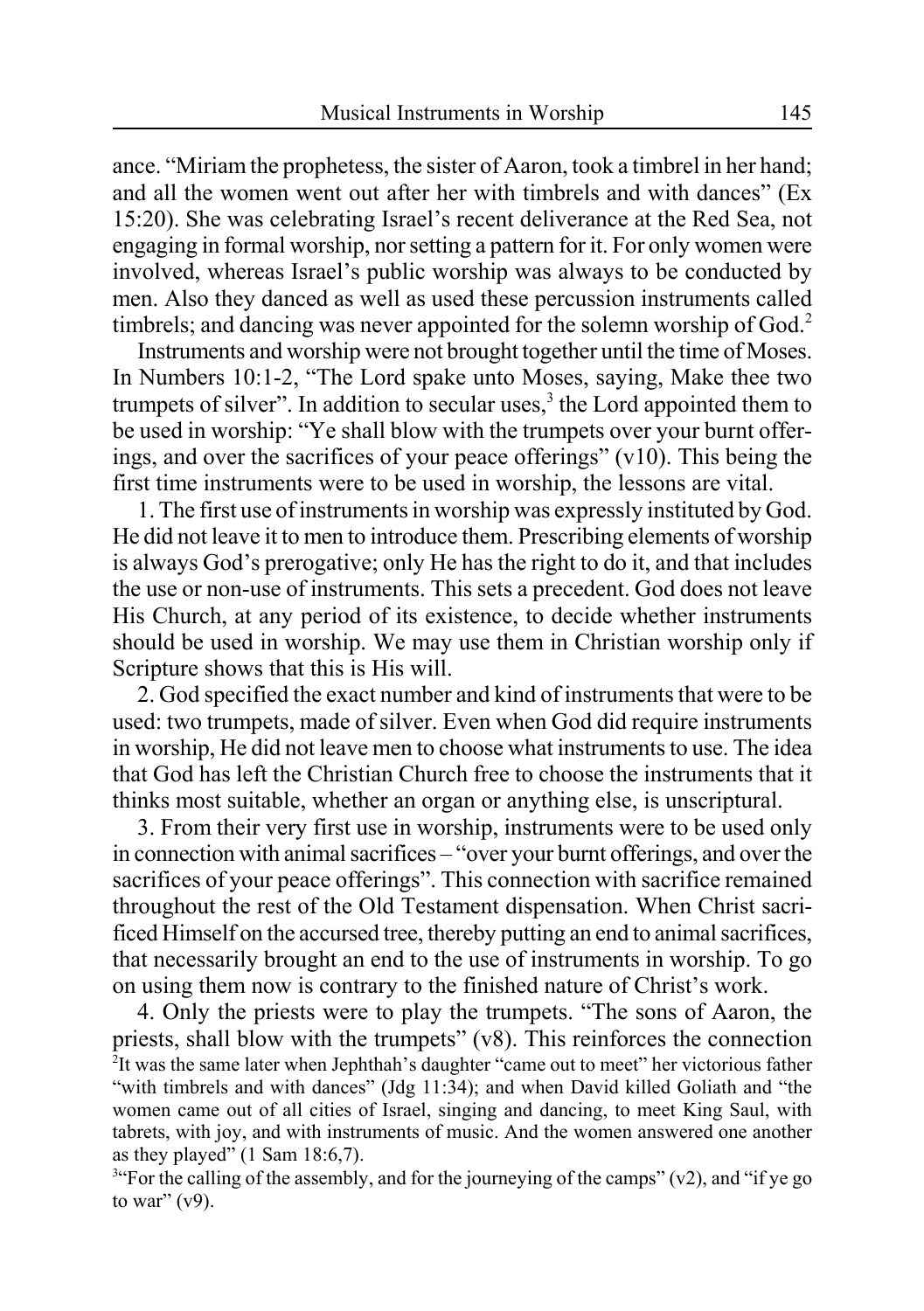with the typical service of the Old Testament. Playing instruments in worship was a priestly activity, and when the priesthood ended with the sacrifice of Christ, the great High Priest, the instruments ended too.

5. The first use of instruments in worship did not accompany congregational singing of praise. The Mosaic ritual gives no warrant for using instruments to accompany singing as is done in many Christian churches today.

From Moses until David, we have no record of instruments being used in worship in any other way, not even during the four degenerate centuries of the Judges, when "every man did that which was right in his own eyes" (Jdg 17:6). We have Saul meeting "a company of prophets coming down from the high place with a psaltery, and a tabret, and a pipe, and a harp, before them" who prophesied (1 Sam 10:5); and, later, the prophet Elisha asking for a minstrel to play an instrument, and then prophesying (in 2 Ki 3:15-16). Neither of these were part of formal, congregational worship. Both involved only prophets, not priests, without any connection to the tabernacle or temple. The prophetic office was temporary, pointing to the temporary nature of instruments in the things of God. No one was singing, so this lends no support for using instruments to accompany congregations today in their singing of praise.

It is not until David's time that we meet with instruments in worship on a grander scale. Significantly, for those who find it hard to conceive of singing praise without musical accompaniment, by that time only about one quarter of the Old Testament dispensation remained. The best harpist in Israel, David, was chosen to play for the King. "David took an harp, and played with his hand: so Saul was refreshed, and was well, and the evil spirit departed from him" (1 Sam 16:23). This secular use of music to lift Saul's mood had nothing to do with worship.

It took two attempts to bring the ark of the covenant to Jerusalem. The first failed because it was not done according to God's appointed will. Referring to the death of Uzzah, David confessed, "The Lord our God made a breach upon us, for that we sought Him not after the due order" (1 Chr 15:13).

On the second, successful, attempt, "all Israel brought up the ark of the covenant of the Lord with shouting, and with the sound of the cornet, and with trumpets, and with cymbals, making a noise with psalteries and harps" (1 Chr 15:28). This use of instruments was strictly regulated: "David spake to the chief of the Levites to appoint their brethren to be the singers with instruments of music, psalteries and harps and cymbals, sounding, by lifting up the voice with joy" (v16). David was now painstakingly careful to follow the "due order", doing exactly and only what God had revealed to him: even down to the very instruments used.

As always, the instruments were used on that occasion only in connection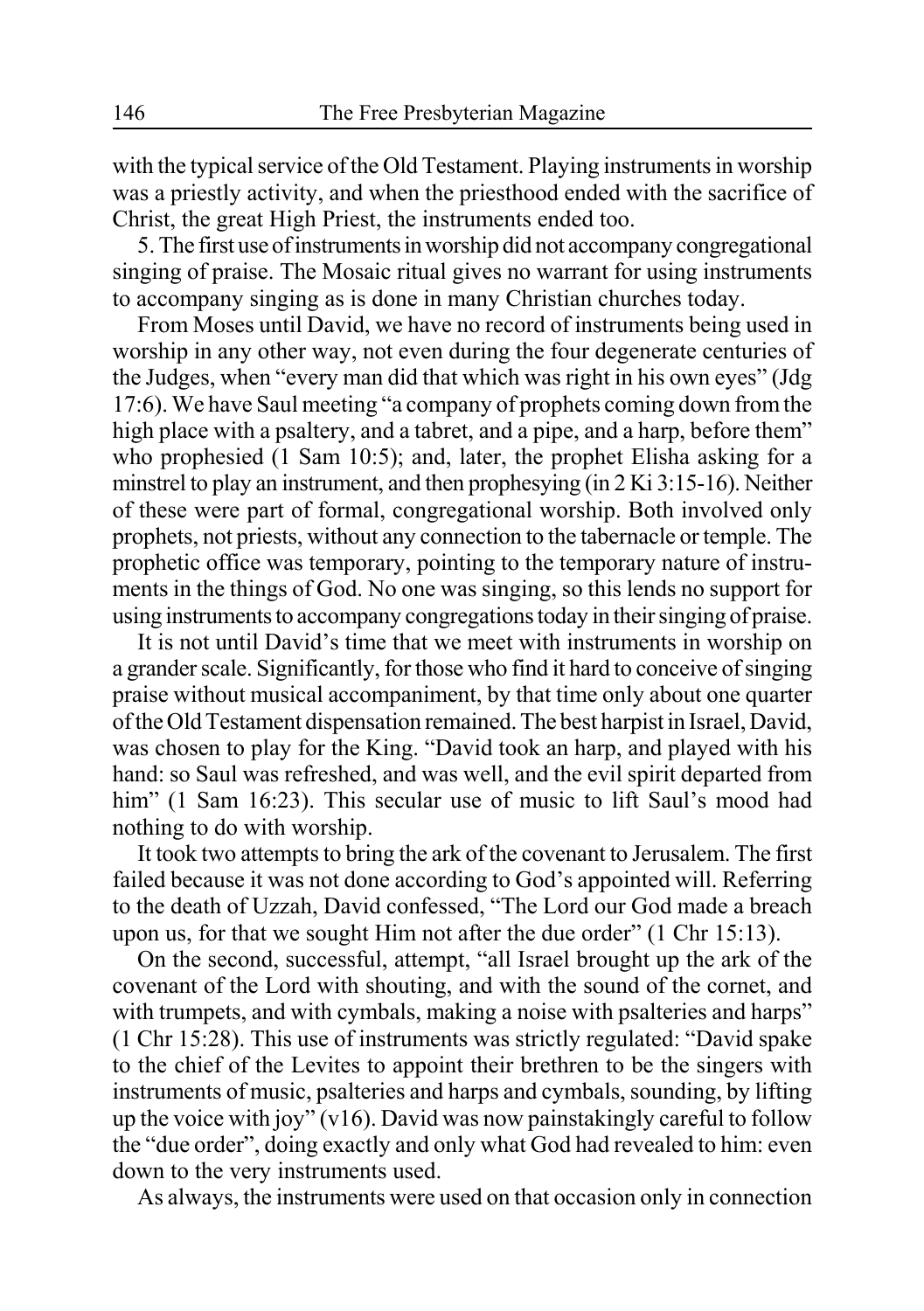with typical, temporary institutions: not only the ark and the Levites, but also sacrifice, for "it was so, that when they that bare the ark of the Lord had gone six paces, he sacrificed oxen and fatlings" (2 Sam 6:13); and when they reached their destination, "they offered burnt sacrifices and peace offerings before God" (1 Chr 16:1). There was shouting too. If this gives authority for using instruments today, then churches should shout as well as sing, and have numerous instruments, not one, including crashing cymbals.

Matthew Henry comments: "This way of praising God by musical instruments had not hitherto been in use. But David, being a prophet, instituted it by divine direction, and added it to the other *carnal ordinances* of that dispensation, as the apostle calls them (Heb 9:10). The New Testament keeps up singing of psalms, but has not appointed church-music."4

With the ark safely installed in Jerusalem, David ordered the worship connected with it: "He appointed certain of the Levites to minister before the ark of the Lord, and to record, and to thank and praise . . . with psalteries and with harps . . . Asaph made a sound with cymbals; Benaiah also and Jahaziel the priests with trumpets continually before the ark of the covenant of God" (1 Chr 16:4-6). This worship, centring on the ark, the Levites and the priests, was ceremonial. Again, instrumental music is part of the typical system of the Old Testament, which was brought to an end with Christ's finished work.

God instructed David exactly how the temple was to be built and its worship conducted. "David gave to Solomon . . . the pattern of all that he had by the Spirit, of the courts of the house of the Lord . . . also for the courses of the priests and the Levites, and for all the work of the service of the house of the Lord . . . . All this, said David, the Lord made me understand in writing by His hand upon me, even all the works of this pattern" (1 Chr 28:11-13,19). Everything David introduced was expressly sanctioned by God, including the musical instruments. None of it came from his own imagination. What he had, he "had by the Spirit". His understanding was "by His hand upon me". The whole pattern was from the Lord.

The temple was dedicated to the Lord with worship that included instruments: "Also the Levites which were the singers, all of them of Asaph, of Heman, of Jeduthun, with their sons and their brethren, being arrayed in white linen, having cymbals and psalteries and harps, stood at the east end of the altar, and with them an hundred and twenty priests sounding with trumpets . . . the trumpeters and singers were as one, to make one sound to be heard in praising and thanking the Lord; and . . . they lifted up their voice with the trumpets and cymbals and instruments of music, and praised the Lord" (2 Chr 5:12-13).

4 *Matthew Henry's Commentary* on 1 Chronicles 15:1-24.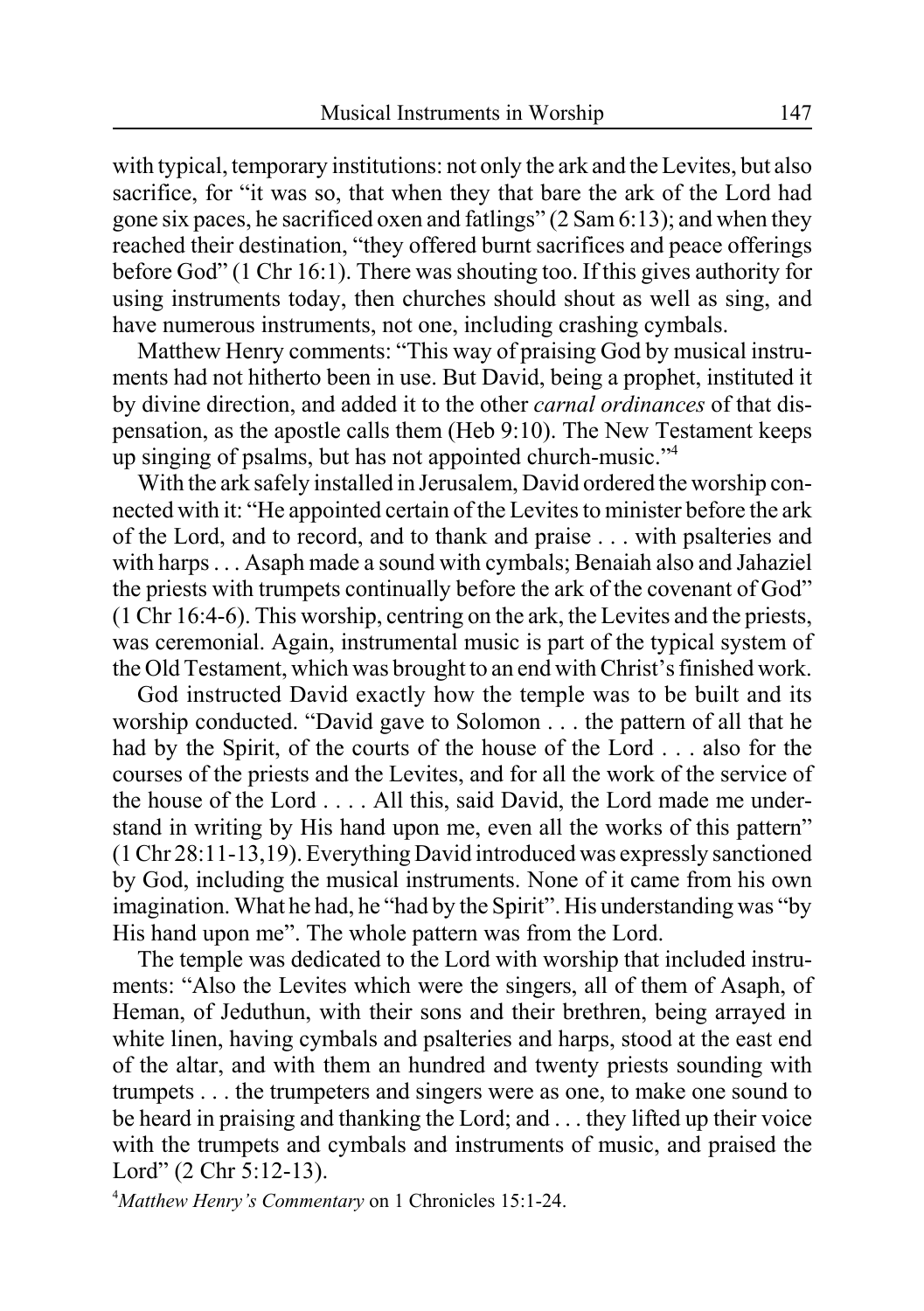Although the "trumpeters and singers were as one", this is not a blueprint for instruments to accompany congregational singing in New Testament Churches. This accompanied singing was a function of the temporary, Levitical priesthood, on this occasion in their ceremonial attire of "white linen". "Four thousand" of them were appointed, who "praised the Lord with the instruments which I made, said David, to praise therewith" (1 Chr 23:5). Just as the Levitical priesthood was brought to an end by the finished work of Christ, so of necessity was Levitical playing of instruments.

For the next millennium, until the advent of the Saviour, the worship of God was to continue just the way that David left it. The instruments that he introduced, the manner in which they were to be used, who was to play them, and at what times, remained constant.

After Jehoshaphat's victory over the Ammonites, the Israelites "came to Jerusalem with psalteries and harps and trumpets unto the house of the Lord" (2 Chr 20:27-28). That house was of course the temple, with its ceremonial service. Again, they were "Levites, of the children of the Kohathites, and of the children of the Korhites, [who] stood up to praise the Lord God of Israel with a loud voice on high" (v19). This was not a case of instrumental music accompanying the whole congregation singing, as is done in so many churches today.

Hezekiah restored God's worship. "He set the Levites in the house of the Lord with cymbals, with psalteries, and with harps, according to the commandment of David, and of Gad the king's seer, and Nathan the prophet: for so was the commandment of the Lord by His prophets. And the Levites stood with the instruments of David, and the priests with the trumpets. And Hezekiah commanded to offer the burnt offering upon the altar. And when the burnt offering began, the song of the Lord began also with the trumpets, and with the instruments ordained by David . . . . And all the congregation worshipped, and the singers sang, and the trumpeters sounded: and all this continued until the burnt offering was finished" (2 Chr 29:25-28). "So the service of the house of the Lord was set in order" (v35).

As before, instruments were used only as previously instituted by God, which we now learn had been revealed by God through His prophets Gad and Nathan, as well as David. None of the instruments had been introduced into God's worship at David's personal whim, but only by the express appointment of God. Again, the connection with the temporary, sacrificial system is emphasised. The instruments, played by certain Levites, were sounded only during the actual offering of the sacrifices. Both the singing and the instruments fell silent as soon as the sacrifices were ended (see v28). We think there was something illustrative in that. The singing of God's praise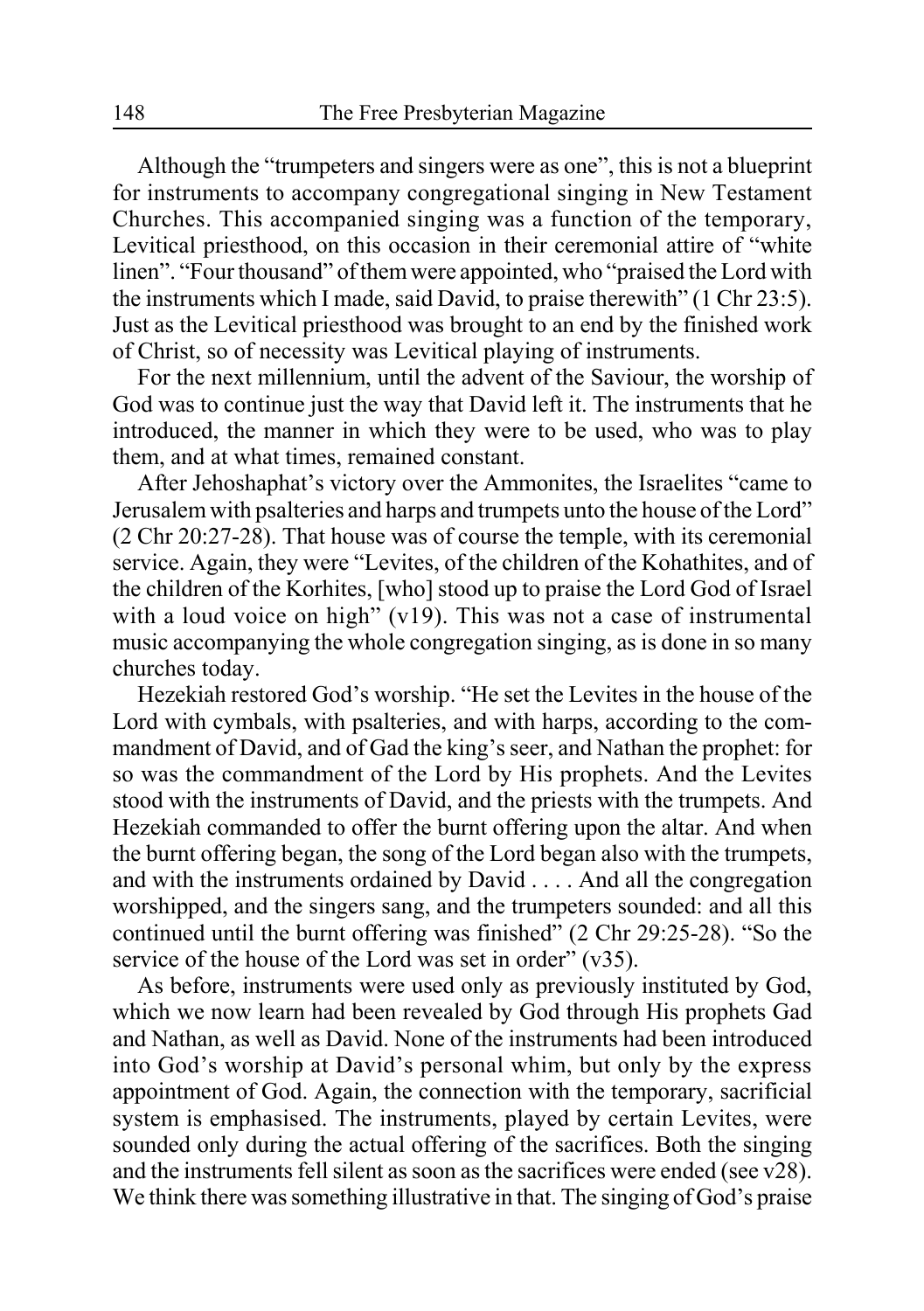is to continue to the end of time, but singing accompanied with musical instruments was to finish as soon as Christ's sacrifice was finished.

When the Jews returned from captivity, they began work on a replacement temple. "When the builders laid the foundation of the temple of the Lord, they set the priests in their apparel with trumpets, and the Levites the sons of Asaph with cymbals, to praise the Lord, after the ordinance of David king of Israel" (Ezra 3:10). They used their instruments in accordance with what God had appointed through David – the appointed people using the appointed instruments in the appointed context.

When Jerusalem's wall was rebuilt, again the celebration included the use of instruments: "At the dedication of the wall of Jerusalem they sought the Levites out of all their places, to bring them to Jerusalem, to keep the dedication with gladness, both with thanksgivings, and with singing, with cymbals, psalteries, and with harps" (Neh 12:27). Instruments were to be used in this worship; so the Levites had to be gathered. It was connected with the temple and sacrifices, for they "gave thanks in the house of God" (v40) and "that day they offered great sacrifices" (v43). All was expressly "according to the commandment of David, and of Solomon his son" (v45).

This brief review of Old Testament history has established that musical instruments were used in worship only when expressly appointed by God, and are always mentioned in the closest possible connection with the typical, ceremonial aspects of that dispensation. We would expect, therefore, that when the Levitical priesthood and animal sacrifices at the temple were finished, at the coming of Christ, the instruments were also to finish. In the next article, God willing, we will go to the New Testament, where we will find it confirmed that musical instruments are no longer to be used in worship. In Christian worship, God's praise is to be offered with the voice alone.

# **Charles Gordon1**

### *Neil Macleod*

 $A$ mong Gordon's ancestors were men prominent in the religious history<br> $A$ of the Highlands. His great-grandfather, John Mackay, had a powerful frame, great mental vigour, and apostolic zeal. From 1707 to 1714 he was minister of Durness, in the far north-west of Scotland, which at that time included the neighbouring districts of Tongue and Eddrachillis. It was an

1 Taken with editing from *Disruption Worthies of the Highlands*. The writer was the Free Church minister of Newport, Fife, and a son of the eminent Free Church minister of Lochbroom, whose principal place of worship was in Ullapool.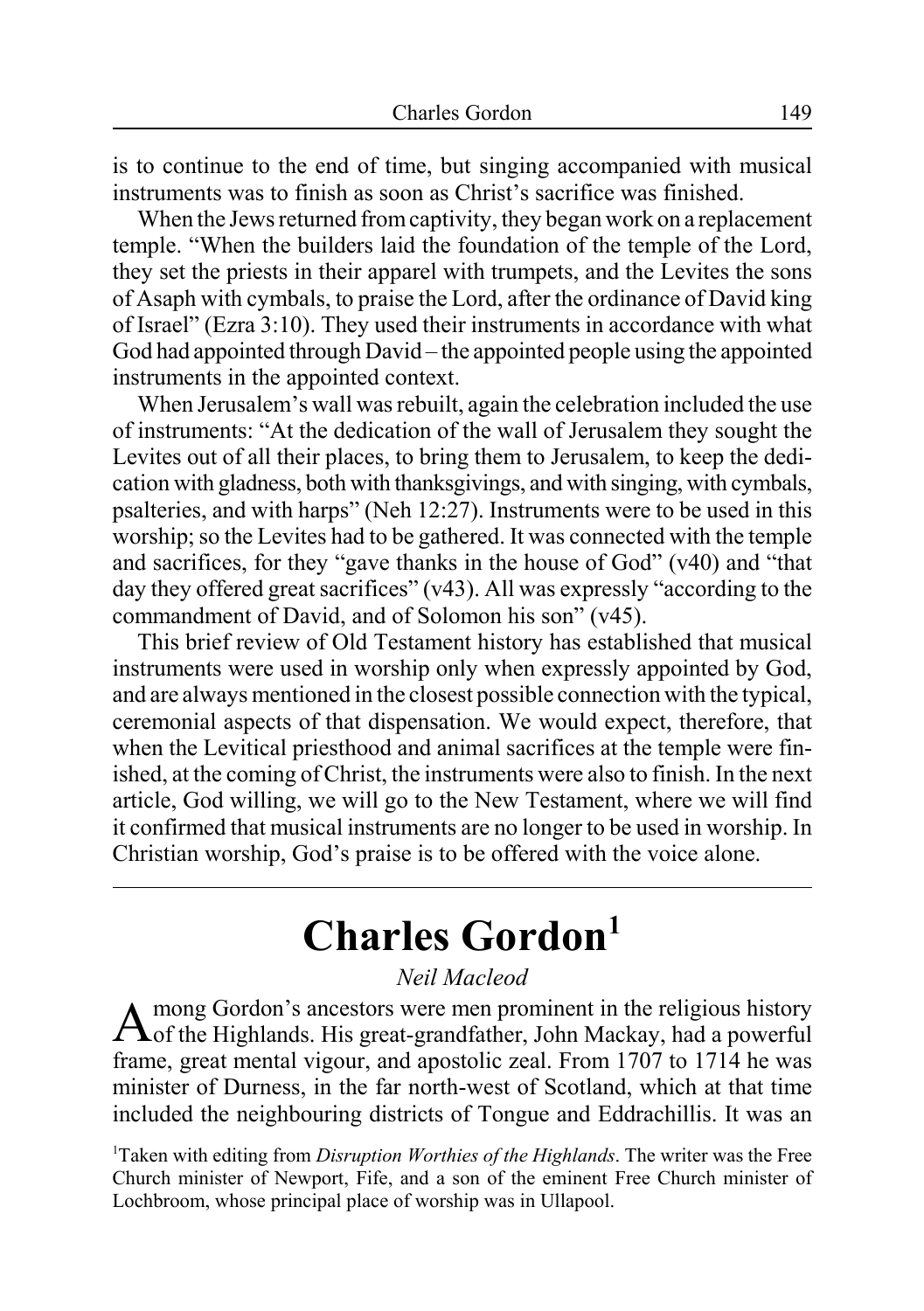area so immense that he used to be three months absent from home when he made his round of parochial visitation. In 1714 he came to Lairg, where he laboured for nearly 40 years. The people were wholly uncivilized; quarrelling and fighting around the church on the Lord's day were not uncommon. By God's blessing on his ministry, he lived to see, not only a great reformation in the district, but earnest living Christianity flourishing there.

His son, Thomas Mackay<sup>2</sup>, was minister of Lairg for half a century after his father's death. He too was an eminent man of God, though of a different type from his father. He had an affectionate and winning nature. He was the close companion of Hector Macphail, Resolis, and other like-minded men. His great theme was the love of Christ, and he had much unction and power. He left behind him a very fragrant memory.

In his later years, Thomas Mackay was assisted by George Gordon, who married Mackay's second daughter. Charles Gordon, the subject of this sketch, was born in the Lairg manse in 1799, and lived there till his grandfather's death in 1803. His father had been settled the previous year in Helmsdale, where he ministered till his death in 1822. Charles Gordon was a divinity student within a year of license at that time. He was early brought to the knowledge of the truth. Angus Mackintosh of Tain was, under God, of much spiritual benefit to him; and between him and the two Mackintoshes of Tain, father and son, there was a lifelong, unbroken intimacy.

In 1825 Charles Gordon was ordained in Assynt.<sup>3</sup> Some of the people thought his extremely-youthful appearance an objection. When this was spoken of in a praying company, Neil Bain, one of the elders and a deeplyexperienced Christian, said, after a pause, "Let him alone; he is a chosen vessel".<sup>4</sup> Among those who feared the Lord in that part of the country, the feeling thus expressed continued to be cherished toward him throughout his long ministry.

Assynt, with its magnificent mountain scenery, is a pleasant place for a tourist to visit in summer. But in 1825 it was a particularly heavy sphere of labour for a faithful minister. There was no road to it, or through it. It had not been divided into two ministerial charges, as happened later. It was a vast parish, with a considerable population scattered along the rugged coastline. In the heights of the parish, many miles inland, at the head of Loch Assynt, stand the old church and manse. In those days Gordon had seven preaching stations; with his characteristic faithfulness, he carried on tire-

2 Brief accounts of John and Thomas Mackay appear in *Records of Grace in Sutherland*, recently reprinted by the Scottish Reformation Society.

<sup>3</sup>The west Sutherland parish where Lochinver is now the main village. 4 See Acts 9:15.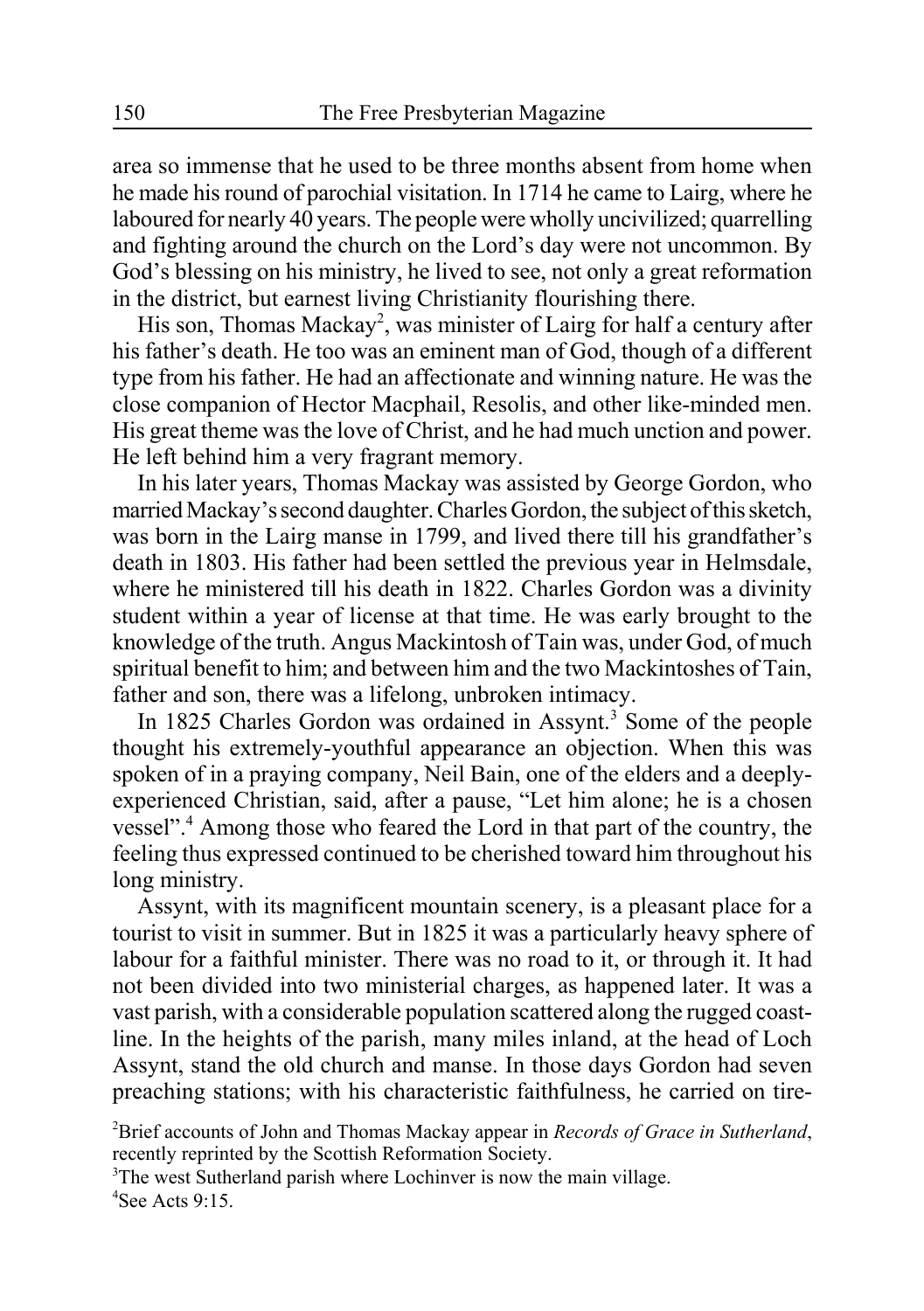lessly the work of preaching, visiting and catechising; his solitary and weary journeys on foot or on horseback, through bogs or over rocks, were not without danger.

As most of the people lived 20 miles from the parish church, it was only occasionally, particularly at communion times, that they could gather together. There are pleasant memories connected with these sacramental seasons in the heights of Assynt, at which, among other worthies, John Kennedy of Redcastle<sup>5</sup> was always present till his death. Notwithstanding all difficulties, Gordon's pre-Disruption ministry was a happy one. The parish was blessed by having a large number of godly elders, who held up their minister's hands by prayer. He had a bright home, on which the cloud of sorrow had not yet fallen.

From its beginning, Gordon took a deep interest and an active part in the Ten Years' Conflict, prior to the Disruption of 1843. He had very clear, decided views on the great principles involved in the struggle. He was much strengthened through the prayers offered at the Convocation in November 1842, and in touching terms referred to this in his letters at the time. The Disruption was a particularly great trial to him. He had to encounter the displeasure of powerful friends. He had no prospect of being able to remain in Assynt. Unmistakable warnings had been given that there was to be no toleration in Sutherland for dissenters.

He writes in March 1843: "A very mournful reflection for me is that here I shall have no footing after resignation or ejection". But he had no hesitation as to his course of action. From the first Free Church Assembly he pens these words to his wife, who bravely stood by him through the darkness: "I am now no longer minister of Assynt in connection with the Establishment. In many respects the thoughts of this are overwhelming. But when I consider the clearness with which God points out the path of duty, I do not fear but God will provide."

On the lawn before the old manse, the first Free Church service was held. The people all rallied round their minister; not one native of Assynt remained behind at the Disruption. But according to the stern rule of the hour, he could now have no home among his flock. His family removed to Tain, 70 miles away. Providentially, a lady in Assynt had a house from which, by some peculiarity in her tenure, she could not be ejected. She gave her minister a room, the best she had. It was very small; so low that only in the centre was it possible to stand upright, so ill-lighted that reading was a work of difficulty, with the raindrops trickling through it, and only two feet of

5 Previously assistant minister in Assynt, he was the father of the better-known John Kennedy of Dingwall.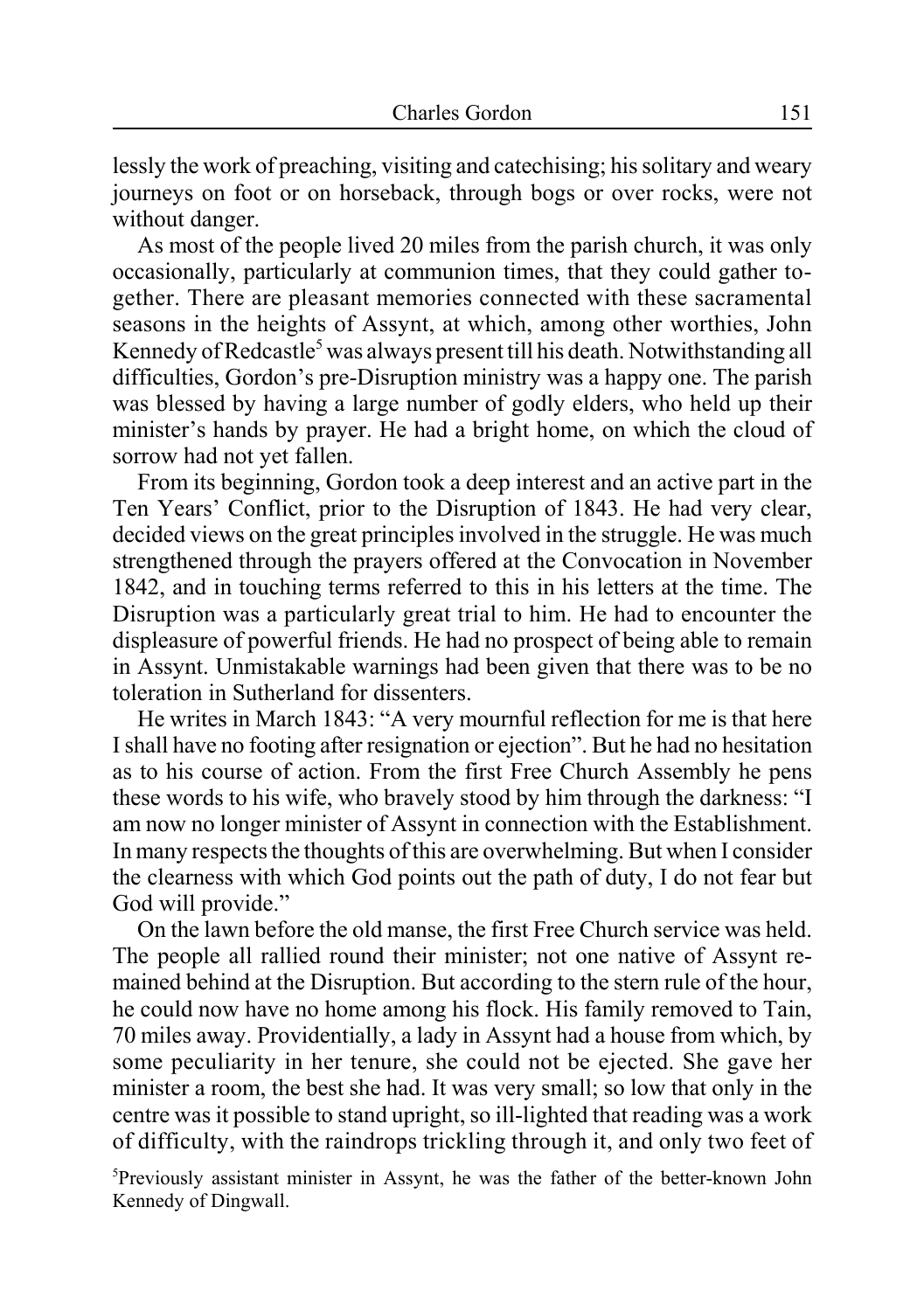space between the bed and the damp roof. But it was a gift most seasonable and welcome. In it the minister found that "footing" among his people which he feared he would never get, and this humble room furnished him a shelter during three winters.

The year of the Disruption brought to Gordon a heavier trial than any he had yet borne. His family in Tain were one after another prostrated with fever, and his wife was carried to her grave. In the midst of varied griefs, 30 years afterwards, he used to speak of that as the one earthly sorrow that made all others light in comparison.

Yet he was strengthened in his desolation to go forward with his Master's work. The removal of the minister who had for several years occupied the Stoer district threw once more into his hands, for five more years, the care of the whole parish. He had periods of deep spiritual depression during these trying times, but he found strength and comfort in the truth he preached to others. The policy of coercion and repression continued for a while, but was at last abandoned. Sites were granted in 1844 on which churches were built and, after harassing delays, Gordon in 1846 once more possessed a manse and had his children about him.

The church near Lochinver was now where he most frequently preached, but he tended the more-distant stations under his charge in his later ministry as diligently as in his earlier years. The hardships of the Disruption era left their effects on him, and he never fully recovered from a very serious gig accident in 1859 when going to preach for his friend, George Macleod of Lochbroom. But up to the very last, when each third Saturday came round, calling him to a journey of 16 or 24 miles to Stronchrubie or Elphin, it never mattered to him how wild the storm might be. Summer and winter, he was always at his post. He had God's work to do, and to the best of his ability he did it.

The great day will declare what were the saving fruits of his ministry of 48 years. In his preaching he was solid and evangelical, setting forth clearly in a plain and practical way the fundamental doctrines of the gospel. He was perhaps more at home in English than in Gaelic. The weight and worth of his personal Christian character was universally recognised. Whilst firm and bold to the end in defending the truth, he was pre-eminent in the milder graces of spiritual life. In his humility, he ever preferred others to himself. In his meekness, he harboured no unkind thought and uttered no harsh word, even against those who wronged him most. In his unselfishness, he was always thinking of the interests of others, rather than his own, while in his guileless transparency, everyone felt how true and genuine he was. Hostility was disarmed by the consistency and beauty of his life.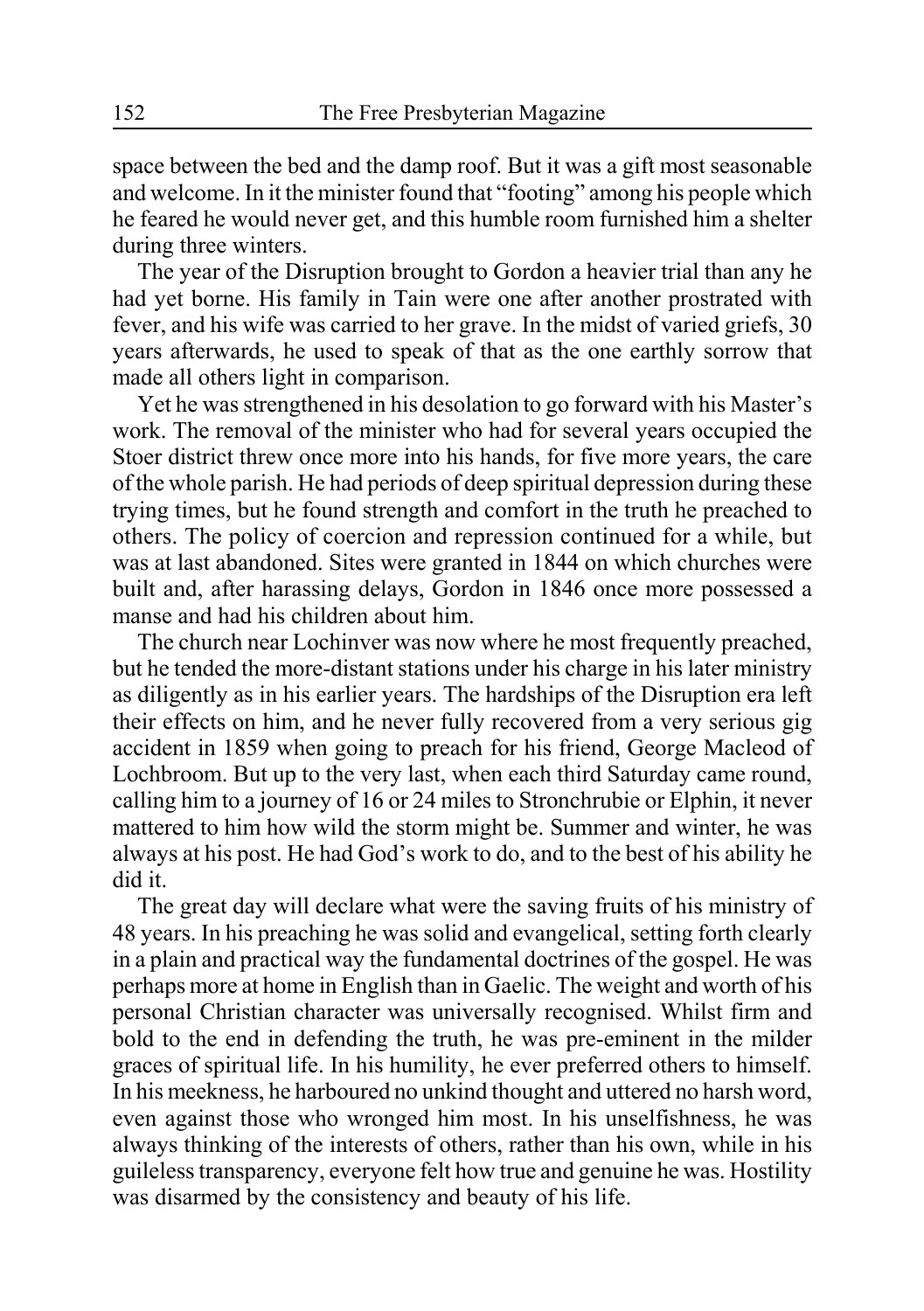The year 1873 closed his life. Bereavement and other things hard to bear, saddened his last days. But he had the consciousness, and often expressed it, that the end was very near and that he would soon be at his rest. In September he was prevailed on to pay a visit to his friends in Ross-shire. He spent a week among them, giving them all to understand that it was his farewell. He returned to Assynt on the 24th, and those who met him on the way remarked on his calm, bright cheerfulness. Till now there had been no special sickness, but that night he became ill, and on the morning of the 26th the good old man passed away and was gathered to his fathers.

# **Book Reviews1**

*With An Everlasting Love*, *Selected Sermons of Rev Hugh M Cartwright*, published by Reformation Press, 219 pages, hardback £19.50, paperback £11.70. Here are 14 sermons from Mr Cartwright's Edinburgh ministry, prefaced by a brief biographical sketch, based on the obituary which appeared in an earlier issue of this *Magazine*. The sermons include five which expound successive parts of the passage: 1 John 1:1-2:6, a further four on the "warrants to believe" from *The Sum* of *Saving Knowledge*, and finally the sermons Mr Cartwright preached on the last Sabbath he was able to conduct public worship.

It is an indication of how well the sermons published here were spoken originally that the publisher can state that they appear here with a minimum of editing. While the sermons contain much fine doctrine and exposition, there is also appropriate application.

The first sermon, which gives the book its title, is obviously based on Jeremiah 31:3. The divisions of the sermon are: "The Lord's everlasting love for each one of His people", "The Lord's appearance to those He loves", and "The drawing which expresses and confirms God's love to His people". The preacher stresses that people "cannot reason their way" to God "with their own intellect". For "we cannot know God unless He reveals Himself". Again he stresses that we will not come to God without being "drawn" as Jeremiah was. He adds, "That should be an encouragement to anyone who feels drawn to the Saviour – that feeling didn't come from yourself, it wasn't your own initiative, it's the doing of the Lord. . . . People come because they are drawn. They don't help themselves to come . . . they are drawn. Their desires, their endeavours, their prayers, their longings, are all expressive of the fact that they are being drawn to the Lord, by the Lord."

Another sermon is headed: "Repentance causing joy in heaven", on Luke

<sup>1</sup>The books reviewed here are available from the Free Presbyterian Bookroom.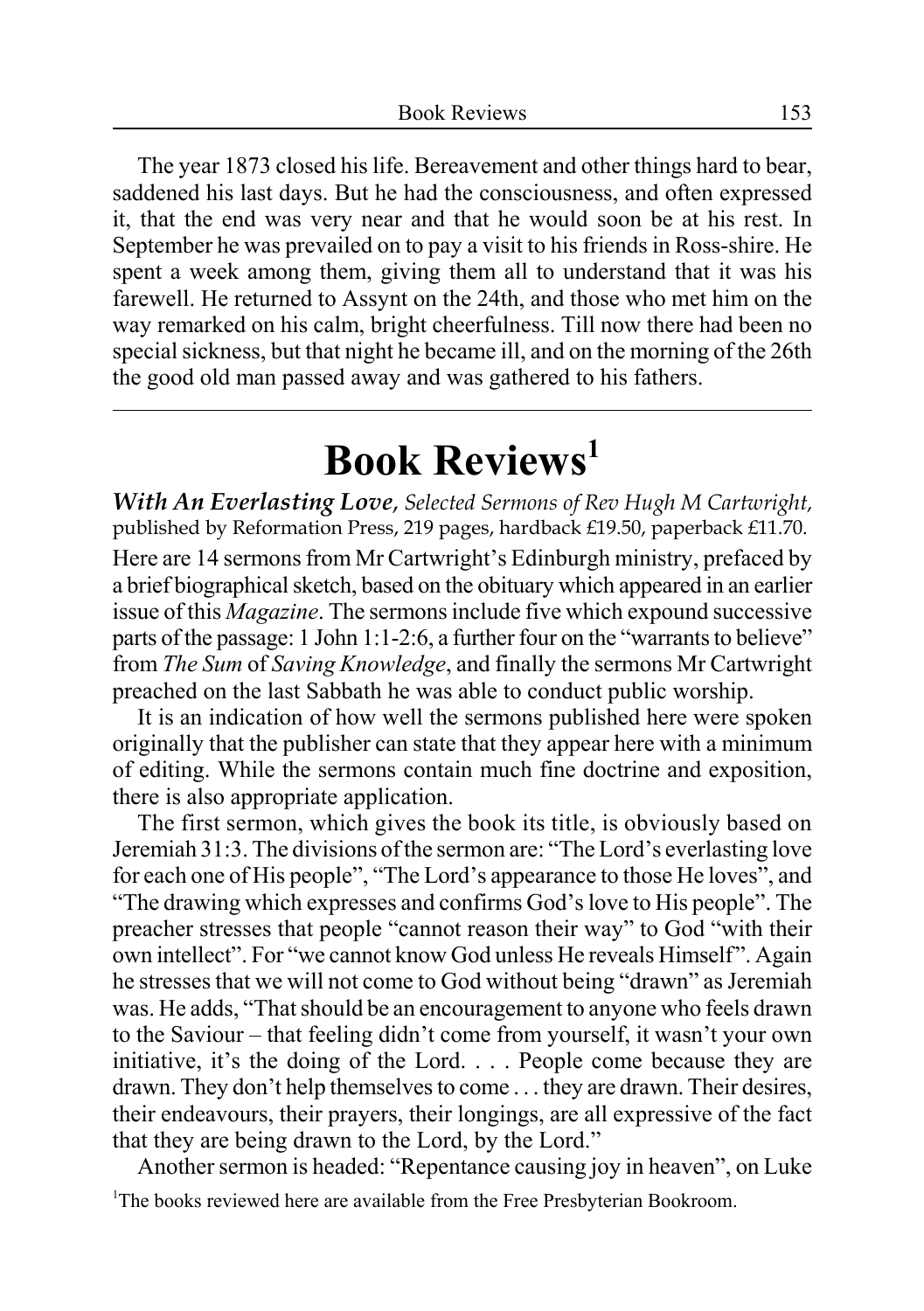15:7. The preacher points out that repentance is "something that is wrought in the soul by God. The significant thing about repentance is that it is a turning *to God* – a turning to God from idols, a turning to God from sin. *God* becomes the great reality to the repenting sinner. The God who was despised, the God who was forgotten, the God who was rebelled against – He becomes *God* to the person. He becomes a reality to the person. And because of that, the sinner comes to see his sin in a true light."

For his final sermon, entitled "How long halt ye between two opinions?", Mr Cartwright took as his text 1 Kings 18:21. His concluding paragraph emphasises that we must not think "the Bible presents these things to us in an indifferent manner, as if it doesn't matter really to us whether people respond believingly, obediently, or not. No, God is commanding sinners to repent. . . . There is an urgency in the matter. . . . When will you turn to the Lord in repentance? We have every encouragement in the Word of God to do so. God presents Himself in the most attractive of lights to sinners . . . revealing that He is a God of mercy, a God with whom there is forgiveness for sinners, a God who will receive those who turn to Him – however long they have been halting between two opinions, however long they have been walking in the ways of the world. But the Lord is putting that before us with a sense of urgency."

These printed sermons expound the Word of God in a reverent, profitable and readable way. That will not surprise those who heard Mr Cartwright in the flesh. One wishes the book a wide circulation and hopes that it will prove, through the Lord's blessing, profitable to many readers.

*Sermons on Titus*, by John Calvin, published by the Banner of Truth Trust, hardback, 293 pages, £15.00.

As the translator, Robert White, brings out in his introduction, "Calvin's first work on the Pastoral Epistles took the form of a commentary on 1 and 2 Timothy, published in 1548. A separate commentary on Titus appeared in early 1550. It was not until September 1554 that the Reformer, in the course of his regular preaching duties in Geneva, began to expound the first of the Pastoral Epistles, followed by the second in April 1555 and by the third – Titus – in August of that year."

Those sermons, we are also informed, were all taken down in shorthand by Denis Raguenier, and all three sermon sets were published in one volume in 1561. The present volume of Calvin's sermons on the Epistle to Titus has been newly translated from the French edition of 1561. After Calvin's brief outline of the Epistle, there are 17 sermons, along with the preacher's prayers before and after the sermon (each of these was the same prayer on every occasion).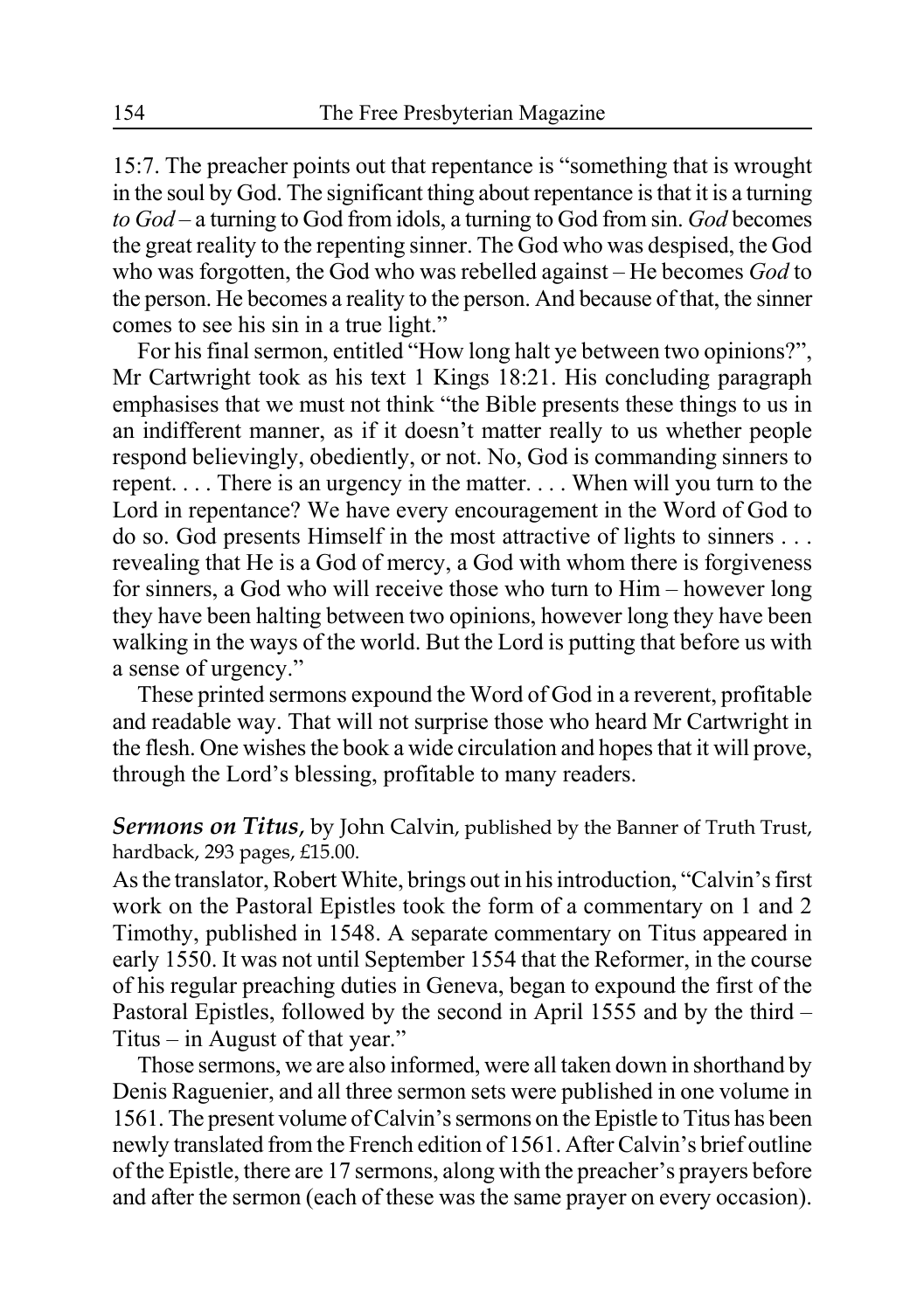In his Introduction, Dr White gives a helpful outline of the Epistle. He also helpfully explains that "the preacher frequently quotes Scripture from memory or else is content to paraphrase it, not always in the same form; in every case I have translated the text as he cites it". The translator also states that he has "not attempted to soften the barbs directed by Calvin either at the Roman Catholic Church – chiefly its hierarchy – or other opponents who, to the Reformer's chagrin, were sometimes to be found in Geneva itself ".

The sermons themselves, as one would expect, bring out the practical nature of Calvin's teaching. By way of example, in commenting on what is required of preachers in applying the teaching of Paul to people in different stations in life, he says, "We must teach fathers how to control their children, and children, how to obey their fathers and mothers. We must tell husbands how to live peaceably with their wives, and wives, how to live peaceably with their husbands. Servants should learn that they are to be trustworthy in serving their masters, and masters should be restrained in case they feel free to do whatever they like, or to act cruelly and thus misuse that power. They should be content with the privilege of having authority over reasonable creatures. Thus the apostle briefly explains God's teaching, in order to show that its purpose is not to tickle our ears but to build us up in all goodness. Let us keep that thought firmly in mind" (p 196).

In explaining how Paul, who lived such a strict life as a Pharisee, could say, "We ourselves also were sometimes foolish, disobedient, deceived, serving divers lusts and pleasures, living in malice and envy, hateful, and hating one another" (Tts 3:3), Calvin explains, "Thus, despite the fact that Paul did not live a profligate life while he was an unbeliever and an enemy of the gospel, he was driven by many evil desires, as he confesses in the seventh chapter of Romans. There he says that he thought so highly of himself that he considered himself righteous, for he did not understand what the law meant when it said, 'You shall not covet' (Rom 7:7-9).

"He was content to have men's esteem and to know that he had done no wrong or anything deserving blame. Yet he had not examined his conscience or probed his hidden sins; he was blinded instead by hypocrisy, being all the time puffed up and drunk with pride. It was on this that he based his righteousness. When he realised, however, that God's law is more than an outward code of conduct sufficient to avoid men's censure, but that it must reform all our thoughts and feelings, requiring perfect righteousness worthy of the angels, then the apostle saw that within him there was nothing but uncleanness. So he tells us that he forsook even the righteousness of the law which he thought he possessed" (p 240).

The Epistle to Titus is of course a Pastoral Epistle and, as such, it has a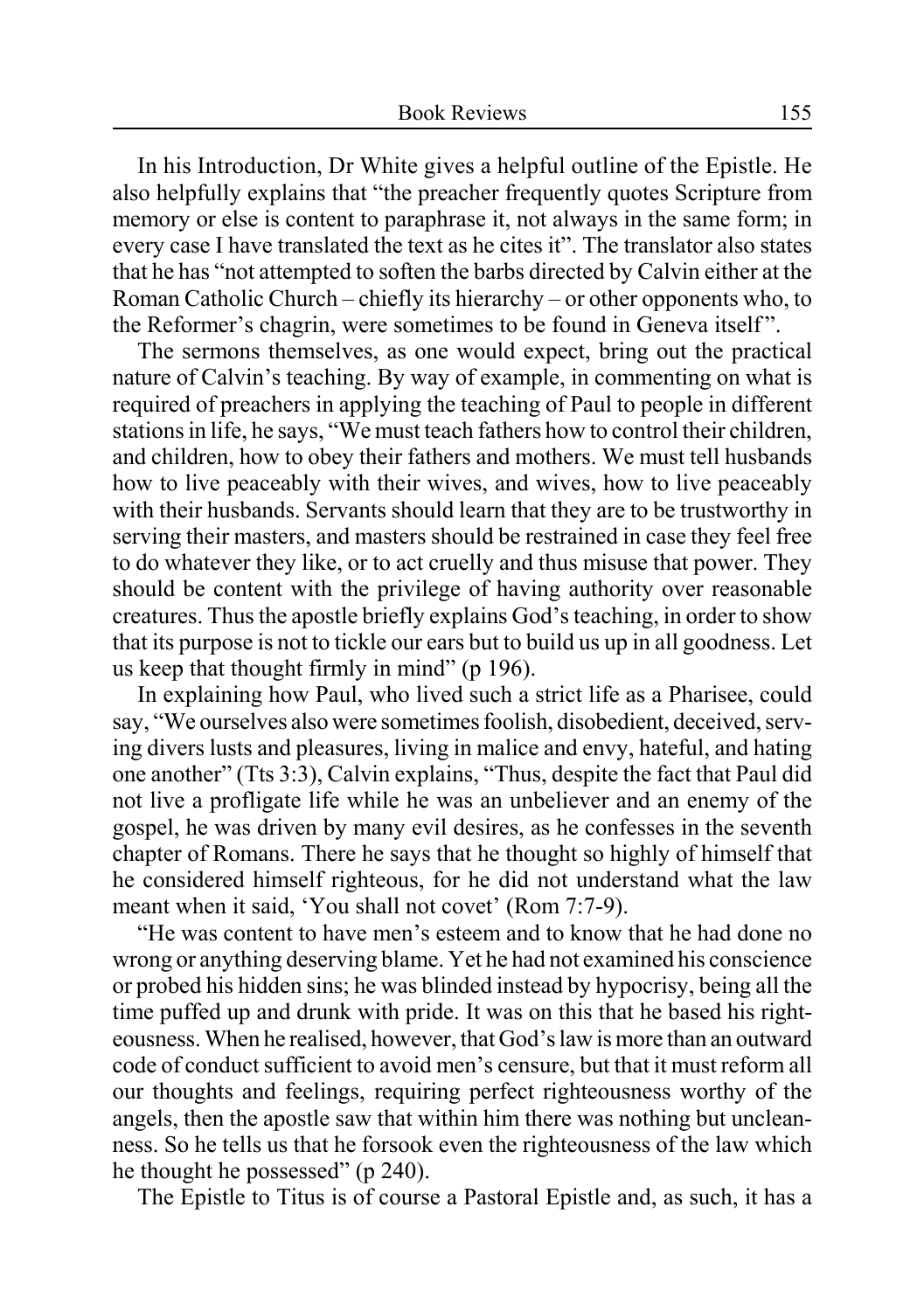particular message for pastors but, as it has all to do with the glorious message of Christ which pastors were and are to deliver, it has relevance for all. And those sermons, which are presented in a clear and very readable manner, are recommended for everyone who desires a clear insight into this brief but very rich Epistle. (Rev) *W A Weale*

# **The Adoption of Children1**

A Sermon Outline by *John Kennedy*

Ephesians 1:5. *Having predestinated us unto the adoption of children by Jesus Christ to himself, according to the good pleasure of his will.*

These words call our attention to the privilege of adoption, to the source from which it flows, and to the channel through which it comes to sinners.

### **The Grace.**

Adoption presupposes that they were not children before.

How opposed this is to the notion of a universal Fatherhood and love! This is preached and swallowed. How awful the delusion!

Adoption is an act whereby sinners are introduced to the family of God. Introduced by Him who gives a right to all the privileges of children. They are of royal rank and blood; none can be higher.

### **The Source.**

They were predestinated to be the children of God through Christ. He did this because they were the objects of His love. He set this love upon them according to the good pleasure of His will. This doctrine is clearly unfolded at the beginning of the Epistle. This leaves a man no ground of boasting; hence the dislike to it. Man desires to have things in his own hand and will. Their rebellion is against the only hope of sinners.

### **The Channel.**

Christ Jesus is the way to the Father, the truth, and the life.

He has opened the way for grace to flow to mankind.

This He did according to Galatians 4; they are children of the freewoman. He has the right to give power to become the sons of God.

He secures this in the exercise of His princely and priestly power.

He gives the Spirit of adoption, so that they may cry, Abba Father.

The Spirit of His Son is from His Father, but He is from the Son also.

### **Application.**

Would you be a son? You must submit to the divine method.

<sup>1</sup>Preached in Dingwall on 10 September 1882.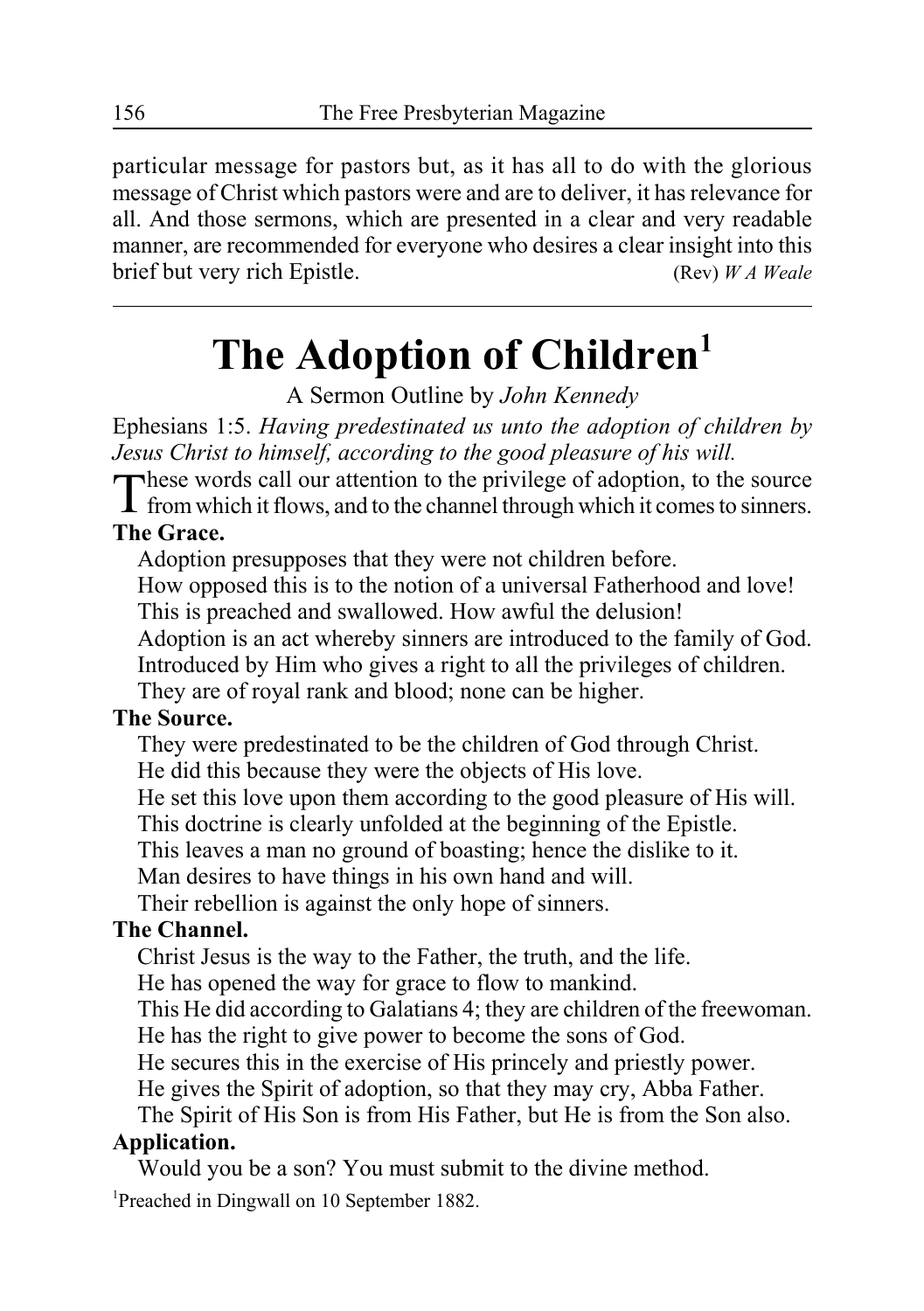# **Protestant View**

### **Was the Reformation Necessary?**

A leading Romanist theologian, Cardinal Gerhard Müller, has stated that Roman "Catholics have no reason to celebrate" the five-hundredth anniversary, next year, of the beginning of the Reformation. He insists that the Reformation was unnecessary: "If we are convinced that divine revelation is preserved whole and unchanged through Scripture and tradition, in the doctrine of the faith, in the sacraments, in the hierarchical constitution of the Church by divine right, founded on the sacrament of holy orders, we cannot accept that there exist sufficient reasons to separate from the Church".

Readers of this *Magazine* will clearly see, however, that none of the grounds of Müller's case against the Reformation are based on the Bible's own teaching. In what may be seen as an attack on the Pope's willingness to use accommodating language towards those outside his own fold, Müller also condemns the "Protestantisation" of the Roman Church on the basis of "a secular vision". He claims that the Roman Catholic Church alone can guarantee "an encounter with the mystery of Christ because in Him we are repositories of a supernatural revelation to which all of us owe total obedience of intellect and will".

Underlying all of this is the completely unbiblical and antichristian error that mankind is dependent on the Roman Church to transmit God's revelation and, consequently, that separation from Rome is separation from the Church of Christ. Upon this wicked and arrogant imposture is based the claim to total obedience of people's intellect and will. Underneath the surface, Rome's totalitarian nature never changes, since its teaching leads inevitably to spiritual slavery and political repression. *AWM*

# **Notes and Comments**

### **Christian Magistrate Sacked**

Following a BBC interview on "Freedom of Religion and Marginalisation of Christians", Richard Page, a Kent Family Court magistrate, has been dismissed. He is accused of bringing "the magistracy into disrepute" because he stated Christian views on same-sex couples adopting children.

In 2014, the Lord Chancellor and Lord Chief Justice reprimanded Mr Page after accusing him of bias when it was reported that "during a Family Court hearing he had allowed himself to be influenced by his religious beliefs and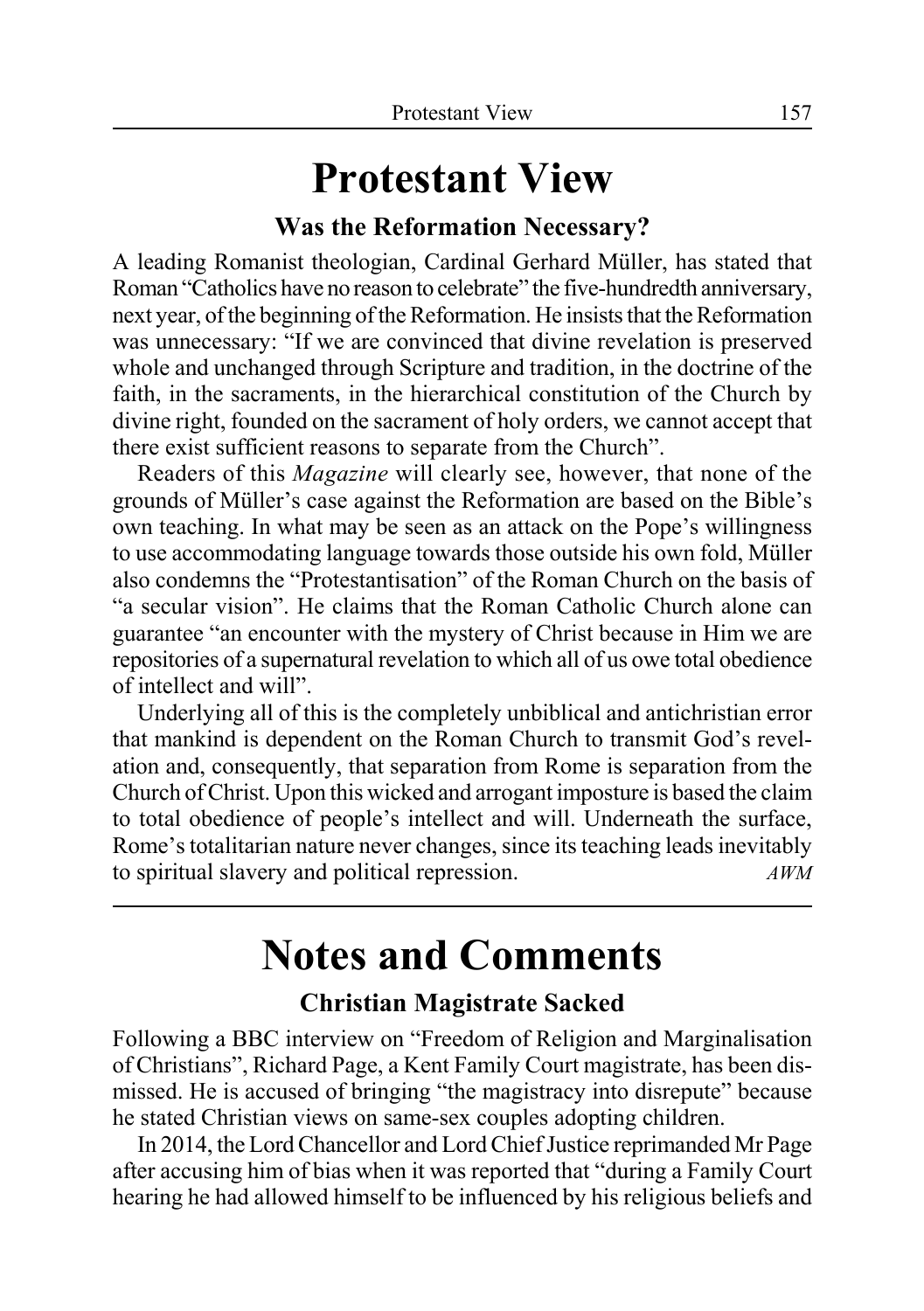not by the evidence". He was then ordered to undertake "re-education training", which he agreed to do. His apparent "crime" was his not agreeing with colleagues over an adoption case, as he claimed that "it would not be in the child's best interests to be placed in the care of a same-sex couple".

Now, after the magistrate re-iterated his position on BBC TV and was reported for the second time, Michael Gove, the Lord Chancellor, who professes to be a Christian, has removed the 59-year-old magistrate from his post. Government officials claimed that "Mr Page's comments on national television would have caused a reasonable person to conclude he was biased and prejudiced against single-sex adopters". They considered this to be serious misconduct.

In the BBC interview, with journalist Caroline Wyatt, Mr Page said, "My responsibility as a magistrate, as I saw it, was to do what I considered best for the child, and my feeling was therefore that it would be better if it was a man and a woman who were the adoptive parents". He continued, "I have made judgements on thousands of cases and in each case have come to my decision based on the evidence . . . that is the oath I took when I became a Justice of the Peace". He added, "Quite simply I believe there is not sufficient evidence to convince me that placing the child in the care of a same-sex couple can be as holistically beneficial to a child as placing them with a mum and dad as God and nature intended". For this balanced Christian statement he lost his position.

A Christian Legal Centre spokesperson warned, "This unmasks the face of the new political orthodoxy. It is unkind. It tries to silence opposing views and, if it fails, it crushes and punishes the person who holds those views . . . it is modern-day madness. . . . Richard had a lifetime of public service [and] expertise in mental health. He is motivated by his Christian faith and a deep compassion for people". Richard Page himself concludes, "I am surprised that the Lord Chancellor should seemingly pander to . . . what amounts to a social experimentation on the lives of the most vulnerable children in our communities. I cannot believe that the establishment is trying to silence someone like me who has served it wholeheartedly all of my working life."

Such is now the political correctness of our nation and the intolerance of the UK government that what "a reasonable person concludes" (whatever that may mean) can determine whether or not an issue is right or wrong. The Word of God is apparently no longer to be considered the absolute standard of morality. Prior to 1968, homosexual relations of any nature were illegal and were punished as acts of gross indecency. It would have been unthinkable even to consider this type of adoption, far less to have a magistrate sacked for judging as Mr Page did. Our moral decline has been steep. The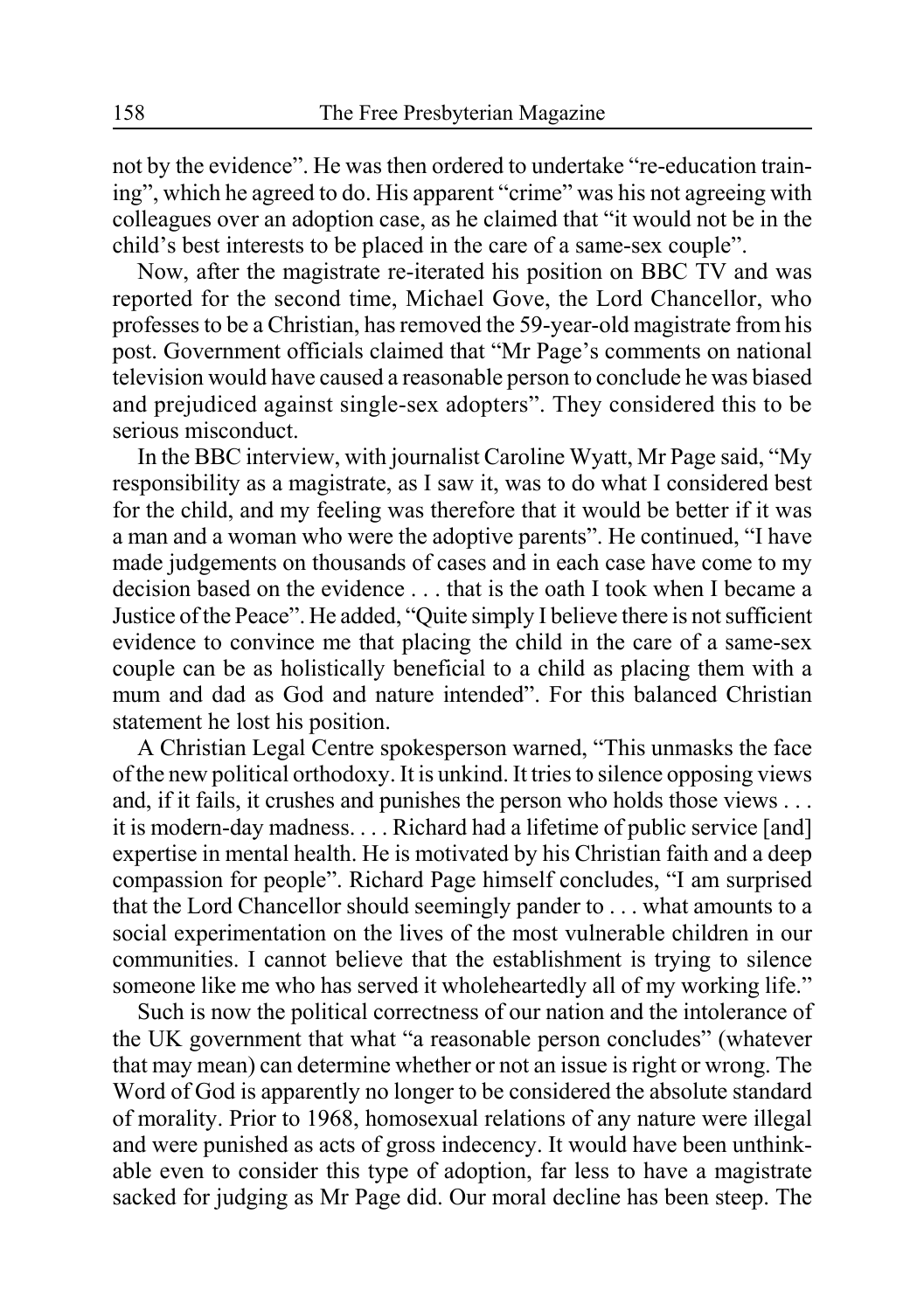Bible warns: "Woe unto them that call evil good, and good evil; that put darkness for light, and light for darkness; that put bitter for sweet, and sweet for bitter!" (Is 5:20). *KHM*

### **Political Leaders of Scotland**

It has recently been made public that Kezia Dugdale, leader of the Scottish Labour Party, is a lesbian. This is in addition to Ruth Davidson, leader of the Scottish Conservative Party, who is lesbian, Patrick Harvie, leader of the Scottish Green Party, who is described as "bisexual", and David Coburn, leader of UKIP Scotland, who is homosexual. At the same time, in a recent poll, more than half the people in Scotland (52%) classify themselves as "not religious". God has given the people of Scotland the political leaders that they deserve. *DWBS*

### **Changes in the Free Church**

In his blog, Rev David Robertson, Free Church minister in Dundee, mentions that he recently spoke at a Roman Catholic church on the issue of abortion. "A Free Church moderator speaking at a Catholic church even 20 years ago would have been considered unthinkable", he commented. Perhaps shrewd observers from 20 years ago are not entirely surprised at the changes which have taken place in the Free Church. The direction was foreseeable, although the changes may have come far more rapidly than anticipated. What changes will another 20 years bring to the Free Church? *DWBS*

# **Church Information**

### **Meeting of Synod**

The Synod of the Free Presbyterian Church of Scotland will meet in St Jude's church, Glasgow, on Tuesday, 17 May 2016, at 6.30 pm, DV, when the retiring Moderator, Rev K M Watkins, will conduct public worship. *(Rev) John MacLeod*, Clerk of Synod

### **Meetings of Presbytery** (DV)

*Western:* At Lochcarron, on Tuesday, June 7, at 11 am. *Zimbabwe:* At Bulawayo, on Tuesday, June 14, at 11 am. *Northern:* At Dingwall, on Tuesday, June 14, at 2 pm. *Outer Isles:* At Stornoway, on Tuesday, June 28, at 11 am. *Southern:* At Glasgow, on Tuesday, June 28, at 2 pm.

### **Wellington Congregation Appeal**

The congregation has purchased a former bank building which can be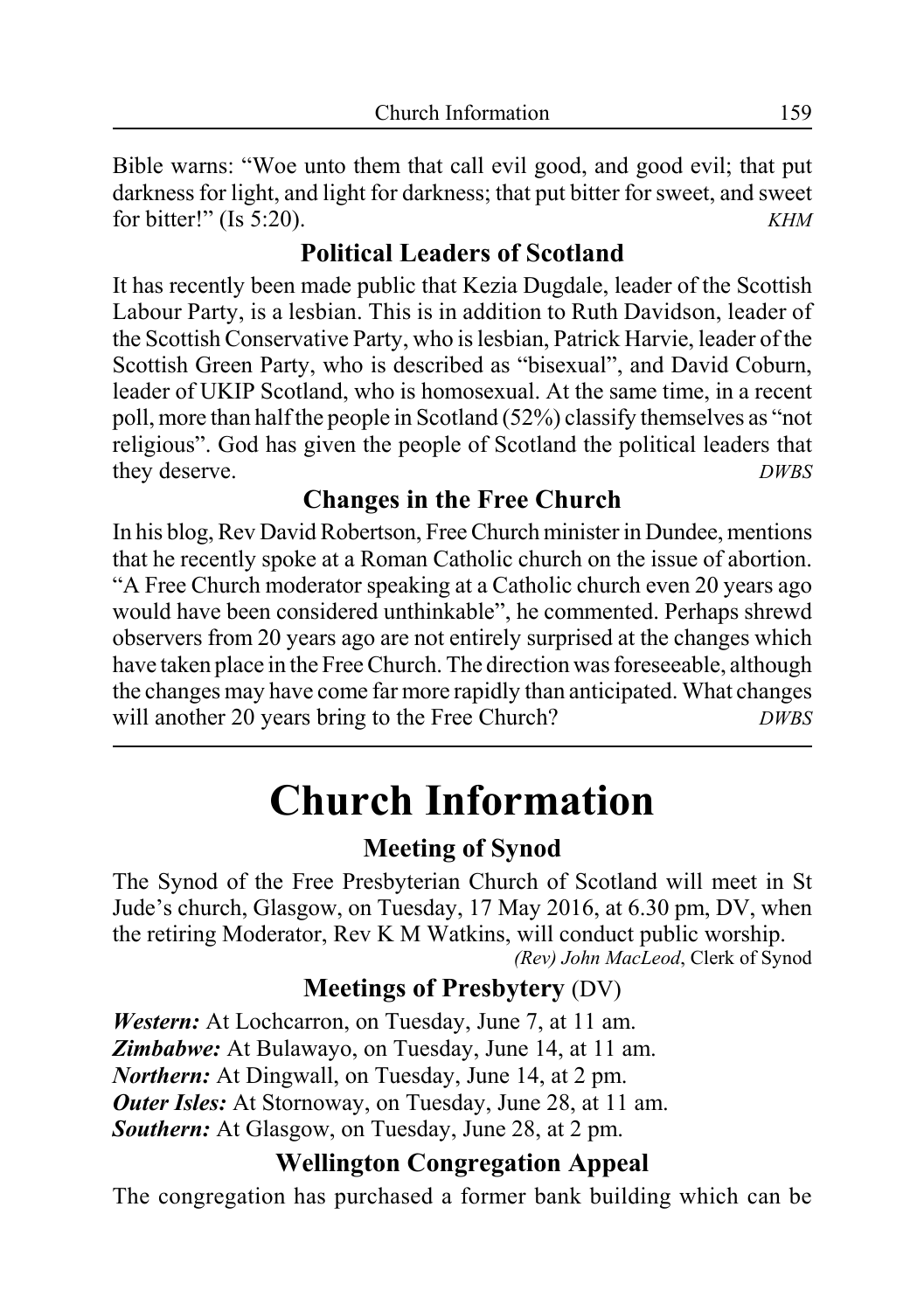readily adapted to form a place of worship. After the recent 6.3 magnitude earthquake in Christchurch (that killed 185, injured many thousands and devastated numerous buildings) the New Zealand Government requires extensive strengthening of older buildings. This ruling also affects our recently-acquired building and the congregation is worshipping in rented premises until this strengthening is complete. The Deacons' Court would therefore appreciate donations from the wider Church for its Earthquake Strengthening Fund. Donations from the United Kingdom may be sent via the General Treasurer. The Australia and New Zealand Presbytery has authorised the publication of this notice.

*Hank Optland*, Clerk of Deacons' Court.

### **Mr Norman Thomson**

Mr Thomson was an elder in the Ness Congregation and passed away on March 27. We extend our sympathy to his relatives.

### **Home Mission Fund**

By appointment of Synod, this year's special collection for the Home Mission Fund, is due to be taken in congregations during May.

*W Campbell,* General Treasurer

### **Acknowledgement of Donations**

*The General Treasurer* acknowledges with sincere thanks the following donations: *Legacy Reserve Fund:* Estate of late Mr Alexander Fraser, Bishopton, £21 266.10*.*

- *Congregational Treasurers* acknowledge with sincere thanks the following donations:
- **Barnoldswick:** *Jewish & Foreign Missions Fund:* Anon, for Thembiso Children's Home, "In Thee the fatherless findeth mercy", £55*.*
	- **Dingwall:** Anon, £20; Late Mr W Fraser, £250 per Rev NMR. *Communion Expenses:* Anon, £40. **Glasgow:** Anon, £100; Estate of late Miss Cathie MacLeod, £200 per Rev RML. *Bus Fund:* Anon,

£12, £11, £100, £50, £20, £20. *Eastern Europe Fund:* Anon, £62, £62, £62, £52, £12, £20, £65.

- **Greenock:** Anon, £100. *Eastern Europe Fund:* Anon, £100. *Jewish & Foreign Missions Fund:* Anon, £40, £70. *TBS:* Anon, £10.
- **Inverness:** *Bus Fund:* Anon, £30, £60, £100, £20. *Jewish & Foreign Missions Fund:* Anon, for drought relief, £50; A Reynolds, £30.
- **Ness:** Anon, for manse expenses, £20. *Communion Expenses:* Anon, £20, Ness Friend, £100. *Sustentation Fund:* Anon, in memory of AM & NT, £1000. *Where Most Needed:* Anon, £20. Anon, £100 per Rev AWM.

**North Harris:** Family of late Mr J F Morrison, "to be used in the church in Tarbert as required", £500.

- **North Tolsta:** Miller 19, in loving memory of my dear parents, £500; Anon, in memory of beloved parents, £20; Family of late Mrs MacIver, 3 North Tolsta, £140. *Door Collection:* Mrs MacLeod, 10 New Tolsta, £40. *Outreach Fund:* Anon, £10.
- **Portree:** Friend, Portree, £700. *Communion Expenses:* Anon, £20. *Sustentation Fund:* CMP, £20, £20, £20 per Rev IDM.
- **Stornoway:** North Uist Friend, £40 per Rev JRT; Anon, £40; Anon, for Sabbath School outing, £20; Mrs B, for Sabbath School outing, £20; 22 anonymous donations for church renovations, £1645; Anon, for Achmore church funds, £20. *Communion Expenses:* Anon, £20, £20. *Eastern Europe Fund:* Anon, £100. *Jewish & Foreign Missions Fund:* Anon, for Ingwenya School, £300; Anon, for Orphanage, £300.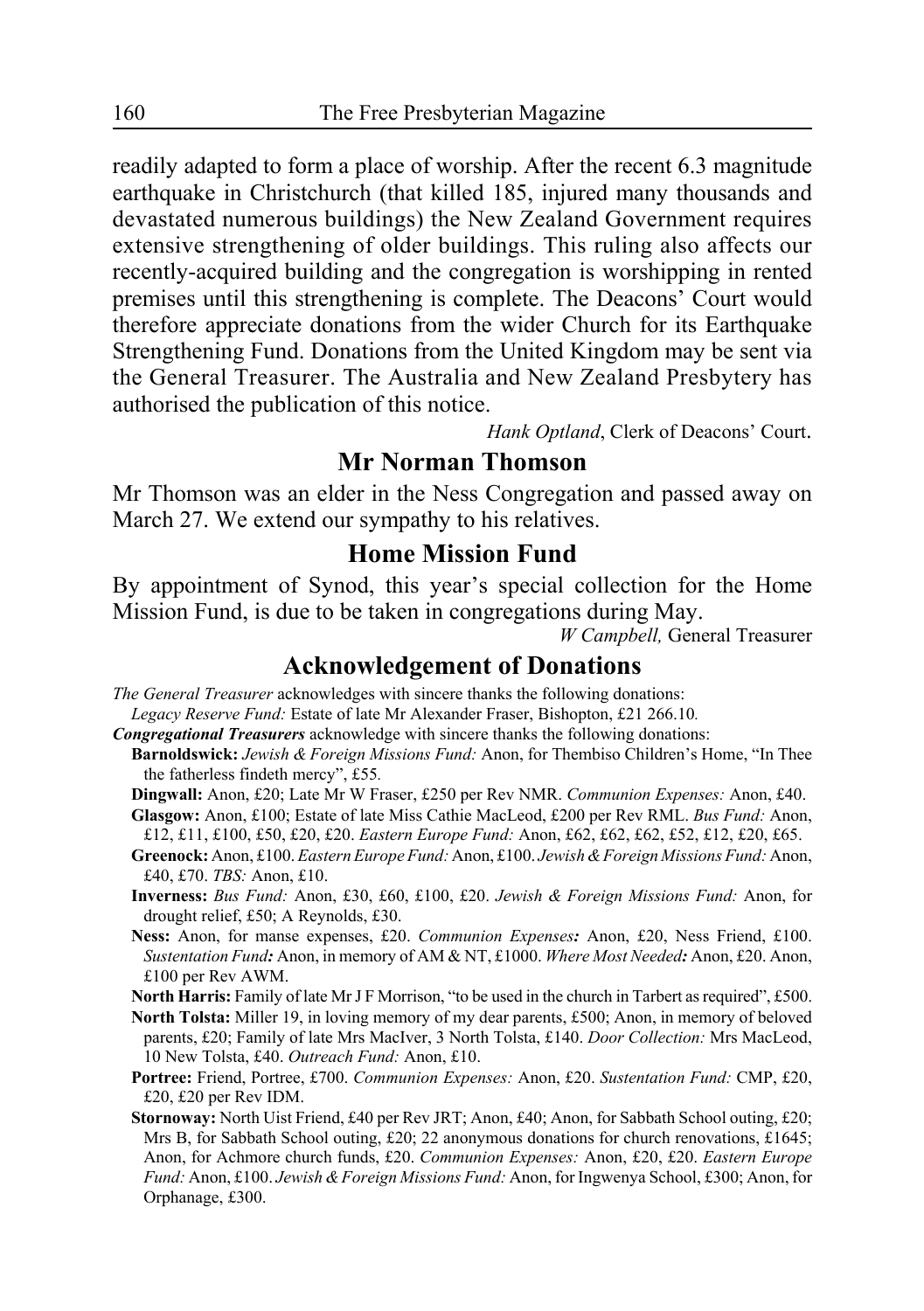### **FREE PRESBYTERIAN PLACES OF WORSHIP**

#### **Scotland**

**Aberdeen:** 2 Alford Place, AB10 1YD, Sabbath 11 am, 6 pm; Tuesday, 7.15 pm. Rev D W B Somerset BSc DPhil, 18 Carlton Place, Aberdeen, AB15 4BQ; tel: 01224 645250.

**Bracadale Duirinish-Strath: Struan:** Sabbath 12 noon. **Vatten:** Sabbath 6pm. Thursday 7 pm (alternately in Struan and Vatten, fortnightly). Contact Rev I D MacDonald; tel: 014786 12110.

**Dingwall:** Church, Hill Street: Sabbath 11 am, 6.30 pm; Wednesday 7.30 pm. **Beauly** (Balblair): Sabbath 6.30 pm, Thursday 7.30 pm. Rev Neil M Ross BA, 10 Achany Rd, Dingwall, IV15 9JB; tel/fax: 01349 864351, e-mail: nmross2001@yahoo.co.uk.

**Dornoch:** Sabbath 11.30 am. Manse tel: 01862 810615. **Bonar:** Sabbath 6 pm. Wednesday 7.30 pm (alternately in Dornoch and Bonar). **Lairg:** Church and Manse; **Rogart:** Church; no F P services. Contact Rev N M Ross; tel: 01349 864351.

**Dundee:** Manse. No F P Church services.

**Edinburgh:** 63 Gilmore Place, Sabbath 11 am, 6 pm; Thursday 7.30 pm. Rev D Campbell, 35B Barnton Avenue West, Edinburgh EH4 6DF; tel: 0131 312 8227.

**Farr** (by Daviot)**:** Sabbath 12 noon. **Tomatin:** Sabbath 12 noon. **Stratherrick:** Sabbath 12 noon. (Each of these services is held once in three weeks as intimated). **Farr:** Thursday 7.30 pm (as intimated). Contact Mr M J Schouten; tel: 01463 221776.

**Fort William:** Monzie Square, Sabbath 11 am, 6.30 pm as intimated. Manse: 15 Perth Place, PH33 6UL; tel: 01397 708553. Contact Mr D A McKinnon. Tel: 01397 702597.

**Gairloch** (Ross-shire): Sabbath 11 am, 6.30 pm. Prayer meeting in **Strath**, Thursday 7.30 pm. Rev A E W MacDonald MA, F P Manse, Gairloch, Ross-shire, IV21 2BS; tel: 01445 712247.

**Glasgow:** St Jude's Church, 137 Woodlands Road, G3 6LE. Sabbath 11 am and 6.30 pm; Wednesday 7.30 pm. Rev Roderick MacLeod BA, 4 Laurel Park Close, Glasgow, G13 1RD; tel: 0141 954 3759.

**Greenock:** Sabbath 2.30 pm, held in Free Church of Scotland Hall, 14 Jamaica Street, PA15 1XX. Sabbath 2.30 p.m.

**Halkirk:** Sabbath 11.30 am; Thursday 7.30 pm. Manse tel: 01847 831758. **Thurso:** Sabbath 5 pm; **Wick:** Church; **Strathy:** Church; no F P Church services.

**Harris (North): Tarbert:** Sabbath 12 noon, 6 pm; Thursday 7 pm. **Stockinish:** Tuesday 7 pm. Rev J B Jardine BD, F P Manse, Tarbert, Isle of Harris, HS3 3DF; tel: 01859 502253, e-mail: northharris.fpc@btopenworld.com.

**Harris (South): Leverburgh:** Sabbath 12 noon, 6 pm. **Sheilebost:** Sabbath 12 noon (as intimated). Prayer meetings in **Leverburgh, Sheilebost** and **Strond** as intimated. Rev K D Macleod BSc, F P Manse, Leverburgh, HS5 3UA; tel: 01859 520271.

**Inverness:** Chapel Street, Sabbath 11 am, 6.30 pm; Wednesday 7.30 pm. Contact Mr A MacRae; tel: 01463 790521.

**Kinlochbervie:** Sabbath 11.30 am; Tuesday 7.30 pm. Manse tel: 01971 521268. **Scourie:** Sabbath 6 pm.

**Kyle of Lochalsh:** Sabbath 6 pm. Manse tel: 01599 534933. Contact Rev D A Ross; tel: 01445 731340.

**Laide** (Ross-shire): Sabbath 12 noon, 6 pm; Wednesday 7 pm. Rev D A Ross. F P Manse, Laide, IV22 2NB; tel: 01445 731340. **Lochcarron:** Sabbath 11 am, 6 pm; Wednesday 7 pm. Manse.

**Lochinver:** Church. No F P services at present. Manse tel: 01571 844484.

**Ness:** Sabbath 12 noon, 6 pm; Wednesday 7 pm. Rev A W MacColl MA PhD, F P Manse, Swainbost, HS2 0TA; tel: 01851 810228. **North Tolsta:** Sabbath 12 noon, 6 pm; Thursday 7 pm; 1st Monday of month 7 pm. Manse tel: 01851 890325. Contact Rev J R Tallach; tel: 01851 702501.

**North Uist: Bayhead:** Sabbath 12 noon, 6 pm; Wednesday 7.30 pm (fortnightly). **Sollas:** Wednesday 7.30 pm (fortnightly). Rev D Macdonald BA, F P Manse, Bayhead, North Uist, HS6 5DS; tel: 01876 510233.

**Oban:** Church and Manse. No F P services at present.

**Perth:** Pomarium, off Leonard Street. Sabbath 11 am, 6 pm; Wednesday 7.30 pm. Contact Rev D Campbell; tel: 0131 312 8227.

**Portree:** Sabbath 12 noon, 6.30 pm; Wednesday 7 pm.. Rev I D MacDonald, F P Manse, Achachork, Portree, IV51 9HT; tel: 01478 612110. **Raasay:** Sabbath 12 noon, 6 pm; Saturday 7 pm. Contact Rev W A Weale; tel:01470 562243.

**Shieldaig:** Sabbath 11 am; **Applecross:** Sabbath 6pm. Tuesday 7 pm (alternately in Shieldaig and Applecross). Shieldaig manse tel: 01520 755259, Applecross manse tel: 01520 744411. Contact Rev D A Ross; tel: 01445 731340.

**Staffin:** Sabbath 12 noon, 5 pm; Wednesday 7 pm. Rev W A Weale, F P Manse, Staffin, IV51 9HY; tel: 01470 562243.

**Stornoway:** Matheson Road, Sabbath 11 am, 6.30 pm; Thursday 7.30 pm. **Achmore:** Sabbath 12 noon; Tuesday 7 pm. Rev J R Tallach MB ChB, 2 Fleming Place, Stornoway, HS1 2NH; tel: 01851 702501.

**Tain:** Church and Manse. **Fearn:** Church. No F P services. See Dornoch and Bonar.

**Uig (Lewis) Miavaig:** Sabbath 12 noon Gaelic, 6 pm English; Wednesday 12 noon. Manse tel: 01851 672251. Contact Rev A W MacColl; tel: 01851 810228.

**Ullapool:** Sabbath 11 am, 6 pm; Wednesday 7.30 pm. Manse: Quay Street, IV26 2UE; tel: 01854 612449.

#### **England**

**Barnoldswick:** Kelbrook Road, Sabbath 11 am, 6 pm; Friday 7.30 pm; Wednesday 8 pm, alternately in Sandbach and Gatley. **South Manchester:** Sabbath 6.00 pm, in Trinity Church, Massie Street, Cheadle (entry at rear of building). Rev K M Watkins, 252 Briercliffe Road, Burnley, BB10 2DQ; tel: 01282 835800.

**Broadstairs:** Sabbath 11 am, 5 pm at Portland Centre, Hopeville Ave, St Peter's; Tuesday 7 pm at Friends' Meeting House, St Peter's Park Rd. Contact Dr T Martin; tel: 01843 866369**.**

**London:** Zoar Chapel, Varden St, E1. Sabbath 11 am, 6.30 pm; Wednesday 7 pm. Rev J MacLeod MA, 6 Church Ave, Sidcup, Kent, DA14 6BU; tel: 0208 309 1623.

#### **Northern Ireland**

**Larne:** Station Road. Sabbath 11.30 am, 6.30 pm; Monday 11.00 am. Contact Rev K M Watkins; tel: 01282 835800.